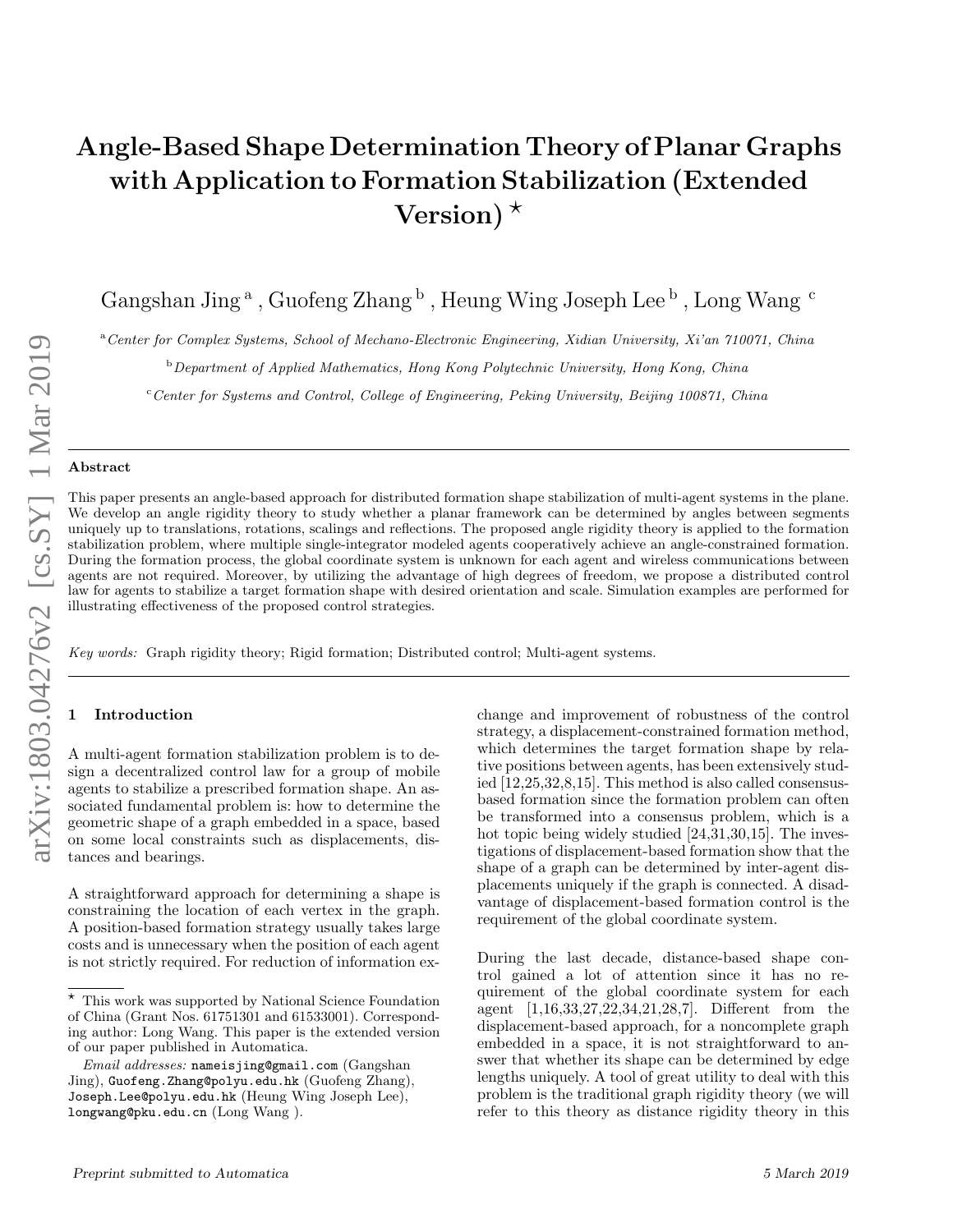paper) [3,13,18], which has been studied intensively in the area of mathematics.

In more recent years, bearing-constrained formation control attracted many interests due to the low costs of bearing measurements [11,10,35,34,36,4,39,26,20,40]. In this issue, the formation shape is constrained by interagent bearings. To distinguish what kind of shapes can be uniquely determined by inter-agent bearings, the authors in [10] and [39] proposed the bearing rigidity theory. Compared to distance-constrained formation control, an advantage of bearing-constrained formation strategy is the fact that no restriction on scale of the target formation is imposed. As a result, it is simple to control the scale of a bearing-based formation, which benefits for obstacle avoidance, see [40]. Unfortunately, similar to the displacement-based approach, a bearingconstrained formation requires either the global coordinate system for each agent or developing observers based on inter-agent communications, [39]. In [35,36,26,20], the authors achieved bearing-based formation control in the absence of the global coordinate system, but each agent should have a controllable quantity determining the relationship between the local body frame and the global coordinate frame.

Besides the above-mentioned investigations, there are some other issues associated with formation control and formation strategies, for more details, we refer the readers to [29,23,19,2,14].

This paper studies the angle-constrained formation problem in the plane, in which the target formation shape is the shape of a planar graph (In this paper, planar graphs refer to graphs in the plane), and will be encoded by angles between pair of edges joining a common vertex. Similar issues have been reported in the literature. In [11], the authors discussed the possibility of an angle-based formation approach and presented some initial results. In another relevant reference [37], the authors solved the cyclic formation problem by constraining the angle subtended at each vertex by its two neighbors. In this case, the cyclic formation can be stretched while preserving invariance of each angle, thus the target formation cannot be accurately stabilized. In contrast to [37], we study how to stabilize a formation shape via angle constraints, such that the stabilized formation is congruent to the target formation up to translations, rotations, scalings and reflections. In [5], the authors presented infinitesimally shape-similar motions preserving angles, but they did not give an approach for determining rigidity by angles only.

Our contributions can be summarized as follows. (i). Enlightened by distance rigidity theory and bearing rigidity theory, we propose an angle rigidity theory to study whether the shape of a planar graph can be uniquely determined by angles only; see Section 3. (ii). We prove that for a framework in the plane, infinitesimal angle rigidity is equivalent to infinitesimal bearing rigidity; Theorem 3. From [38], infinitesimal angle rigidity is also a generic property of the graph. (iii). We show that for a framework embedded by a triangulated Laman graph, once it is strongly nondegenerate, it can always be determined by angles uniquely up to translations, rotations, scalings and reflections; see Theorem 7. (iv). We propose a distributed control law for achieving formation shape stabilization based on the angle rigidity theory. It is shown that our control strategy can locally exponentially stabilize multiple agents to form an infinitesimally angle rigid formation in the plane; see Theorem 8. (v). We design a distributed control law, which can steer all agents to form a target formation shape with prescribed orientation and scale; see Theorem 9. Note that in the literature of formation maneuver control [8,28,40], controlling orientation and scale of a formation usually cannot be achieved simultaneously.

The advantages of angle-based formation approach are threefold. (i). Each agent only has to measure relative displacements from neighbors with respect to its local coordinate system. (ii). No wireless communications between agents are required. (iii). Compared to displacement-, distance- and bearing-based approaches, an angle-constrained shape has higher degrees of freedom. More precisely, angles are invariant to motions including translations, rotations and scalings, while inter-agent displacements, distances and bearings are only invariant to a subset of these motions. As a result, it is more convenient to achieve formation maneuver control by using angle constraints. In [35,36,26,20], the formation constraints are also invariant to translations, rotations, scalings and reflections. Nevertheless, the trivial rotation in these papers consists of a rotation of the framework in the global coordinate frame, and a rotation of each agent in its local coordinate frame with the same angular speed as that of the whole framework.

The paper is structured as follows. Section 2 introduces some preliminaries of distance- and bearing rigidity theory. Section 3 presents the angle rigidity theory. Section 4 firstly proposes a distributed control law for achieving formation stabilization based on angle rigidity theory, then proposes a distributed maneuver control law for stabilizing a formation shape with pre-specified orientation and scale. Section 5 presents an application example to verify validity of the formation strategy. Section 6 concludes the whole paper.

Notations: Throughout this paper, R denotes the set of real numbers;  $\mathbb{R}^n$  is the n-dimensional Euclidean space;  $\|\cdot\|$  stands for the Euclidean norm;  $X^T$  means the transpose of matrix  $X$ ;  $\otimes$  is the Kronecker product. range(X), null(X) and rank(X) denote the range space, null space, and the rank of matrix  $X$ ;  $I_n$  represents the  $n \times n$  identity matrix;  $A \setminus B$  is the set of those elements of A not belonging to B; A vector  $p = (p_1^T, \dots, p_s^T)^T$ with  $p_i \in \mathbb{R}^2$ ,  $\check{i} = 1, \cdots, s$  is said to be degenerate if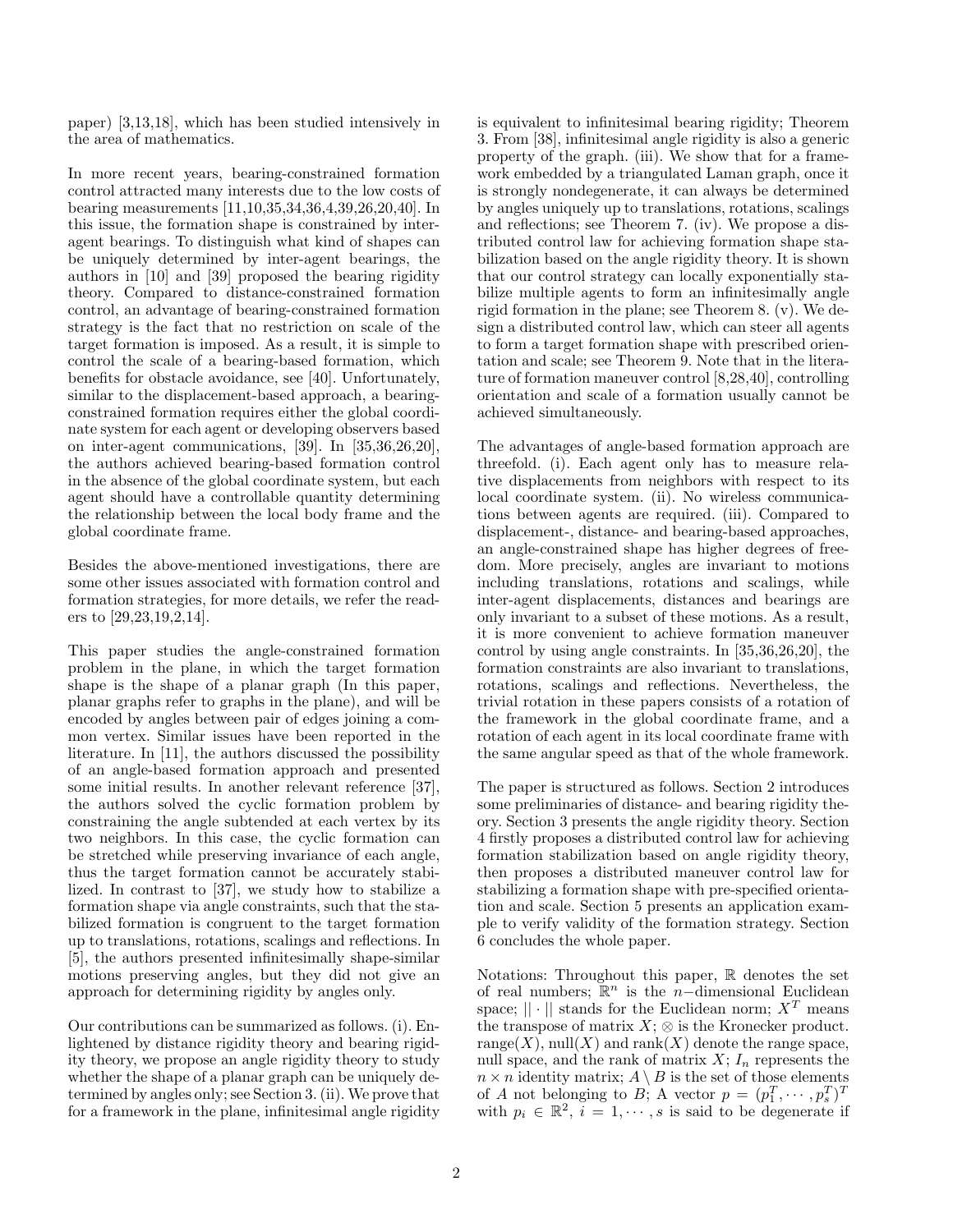$p_1, \dots, p_s$  are collinear;  $O(2)$  is the orthogonal group in  $\mathbb{R}^2;\mathscr{R}_o(\theta)=\begin{pmatrix} \cos\theta & -\sin\theta \ \cos\theta & \sin\theta \end{pmatrix}$  $\sin \theta \quad \cos \theta$  $\setminus$ is the 2-dimensional rotation matrix associated with  $\theta \in [0, 2\pi); \mathcal{R}_e(\theta) = \mathcal{R}_o(\theta) \overline{I}$ 

with  $\bar{I} = \begin{pmatrix} 1 & 0 \\ 1 & 0 \end{pmatrix}$  $0 -1$  $\setminus$ is the 2-dimensional reflection matrix

associated with  $\theta \in [0, 2\pi); x^{\perp} = \mathscr{R}_o(\frac{\pi}{2})x$  for  $x \in \mathbb{R}^2$ . For  $X_i \in \mathbb{R}^{a \times b}$ ,  $i = 1, \dots, q$ , we denote  $diag(X_i) =$ blockdiag $\{X_1, \cdots, X_q\} \in \mathbb{R}^{qa \times qb}$ .

An undirected graph with  $n$  vertices and  $m$  edges is denoted as  $\mathcal{G} = (\mathcal{V}, \mathcal{E})$ , where  $\mathcal{V} = \{1, \dots, n\}$  and  $\mathcal{E} \subset$  $V \times V$  denote the vertex set and the edge set, respectively. Here we do not distinguish  $(i, j)$  and  $(j, i)$  in  $\mathcal{E}$ . The incidence matrix is represented by  $H = [h_{ij}]$ , which is a matrix with rows and columns indexed by edges and vertices of G with an orientation.  $h_{ij} = 1$  if the *i*th edge sinks at vertex j,  $h_{ij} = -1$  if the *i*th edge leaves vertex j, and  $h_{ij} = 0$  otherwise. It is well-known that rank $(H) = n-1$  if and only if graph  $\mathcal G$  is connected. Let  $K$  denote a complete graph with *n* vertices.

# 2 Preliminaries of graph rigidity theory

In this section, we introduce some preliminaries of distance and bearing rigidity theory in the plane, which are taken from [3,13,39]. Distance rigidity theory is to answer whether  $p$  can be uniquely determined up to translations, rotations, and reflections, by partial length constraints on edges of  $\mathcal{G}$ , while bearing rigidity theory is to answer whether  $p$  can be uniquely determined up to translations and scalings by partial bearing constraints on edges of  $\mathcal G$ . In what follows, we will introduce these two theories in a unified approach.

We refer to a pair  $(\mathcal{G}, p)$  as a framework, where  $\mathcal G$  is a graph and  $p = (p_1^T, \dots, p_n^T)^T \in \mathbb{R}^{2n}$  is called a configuration,  $p_i$  is the coordinate of vertex  $i, i = 1, \dots, n$ . To define rigidity of a framework  $(\mathcal{G}, p)$ , a smooth *rigidity* function  $r_g(\cdot): \mathbb{R}^{2n} \to \mathbb{R}^s$  should be first given, where s is some positive integer. By the given rigidity function  $r<sub>G</sub>$ , several definitions associated with rigidity can be induced as follows.

A framework  $(\mathcal{G}, p)$  is said to be *rigid* if there exists a neighborhood  $U_p$  of p such that  $r_{\mathcal{G}}^{-1}(r_{\mathcal{G}}(p)) \cap U_p =$  $r_{\mathcal{K}}^{-1}(r_{\mathcal{K}}(p)) \cap U_p$ .  $(\mathcal{G}, p)$  is globally rigid if  $r_{\mathcal{G}}^{-1}(r_{\mathcal{G}}(p)) =$  $r^{-1}_\mathcal{K}(r_\mathcal{K}(p)).$ 

An infinitesimal motion is an assignment of velocities that guarantees the invariance of  $r_G(p)$ , i.e.,

$$
\dot{r}_{\mathcal{G}}(p) = \frac{\partial r_{\mathcal{G}}(p)}{\partial p} v = 0, \tag{1}
$$

where  $v = (v_1^T, \dots, v_n^T)^T$ ,  $v_i = \dot{p}_i$  is the velocity of vertex *i*. We say a motion is *trivial* if it satisfies equation  $(1)$ for any framework with  $n$  vertices. A framework is  $in$ finitesimally rigid if every infinitesimal motion is trivial. Denote the *rigidity matrix*  $\frac{\partial r_{\mathcal{G}}(p)}{\partial p}$  by  $R(p)$ . Then equation (1) is equivalent to  $\dot{r}_{\mathcal{G}}(p) = R(p)\dot{p} = 0$ . Let T be the dimension of the space formed by all trivial motions, then a framework  $(\mathcal{G}, p)$  is infinitesimally rigid if and only if  $\operatorname{rank}(R(p)) = 2n - T$ .

In the traditional graph rigidity theory, the abovementioned rigidity function  $r_G(\cdot)$  is commonly set by the following distance rigidity function:

$$
D_{\mathcal{G}}(p) = (\cdots, ||e_{ij}(p)||^2, \cdots)^T, (i, j) \in \mathcal{E}, (2)
$$

where  $e_{ij}(p) = p_i - p_j$ .

In [10,39], the authors presented bearing rigidity theory by using the following bearing rigidity function as the rigidity function  $r_G(\cdot)$ :

$$
B_{\mathcal{G}}(p) = (\cdots, g_{ij}^T(p), \cdots)^T, \quad (i, j) \in \mathcal{E}, \tag{3}
$$

where  $g_{ij}(p) = \frac{p_i - p_j}{||p_i - p_j||}$ .

For a framework in the plane, there are totally 2 independent translations, 1 independent rotation, 1 independent scaling. The trivial motions for a framework determined by distances can only be translations and rotations, thus the dimension of trivial motion space should be  $T_D = 2 + 1 = 3$ . The trivial motions for a framework determined by bearings are translations and scalings, accordingly, the dimension of trivial motion space is  $T_B = 2 + 1 = 3$ .

The following two lemmas will be used in our paper.

**Lemma 2.1** [39] A framework in  $\mathbb{R}^2$  is infinitesimally bearing rigid if and only if it is infinitesimally distance rigid.

**Lemma 2.2** [28] If a framework in  $\mathbb{R}^2$  is infinitesimally distance rigid, then for any vertex i, the relative position vectors  $p_i - p_j$ ,  $j \in \mathcal{N}_i$  cannot be all collinear.

It is worth noting that infinitesimal bearing rigidity implies global bearing rigidity [39], whereas infinitesimal distance rigidity cannot induce global distance rigidity.

#### 3 Angle rigidity

In this section, we develop an angle rigidity theory to investigate how to encode geometric shapes of graphs embedded in the plane through angles only. For a framework  $(\mathcal{G}, p)$  in  $\mathbb{R}^2$ , we will employ  $g_{ij}^T g_{ik}$  as the object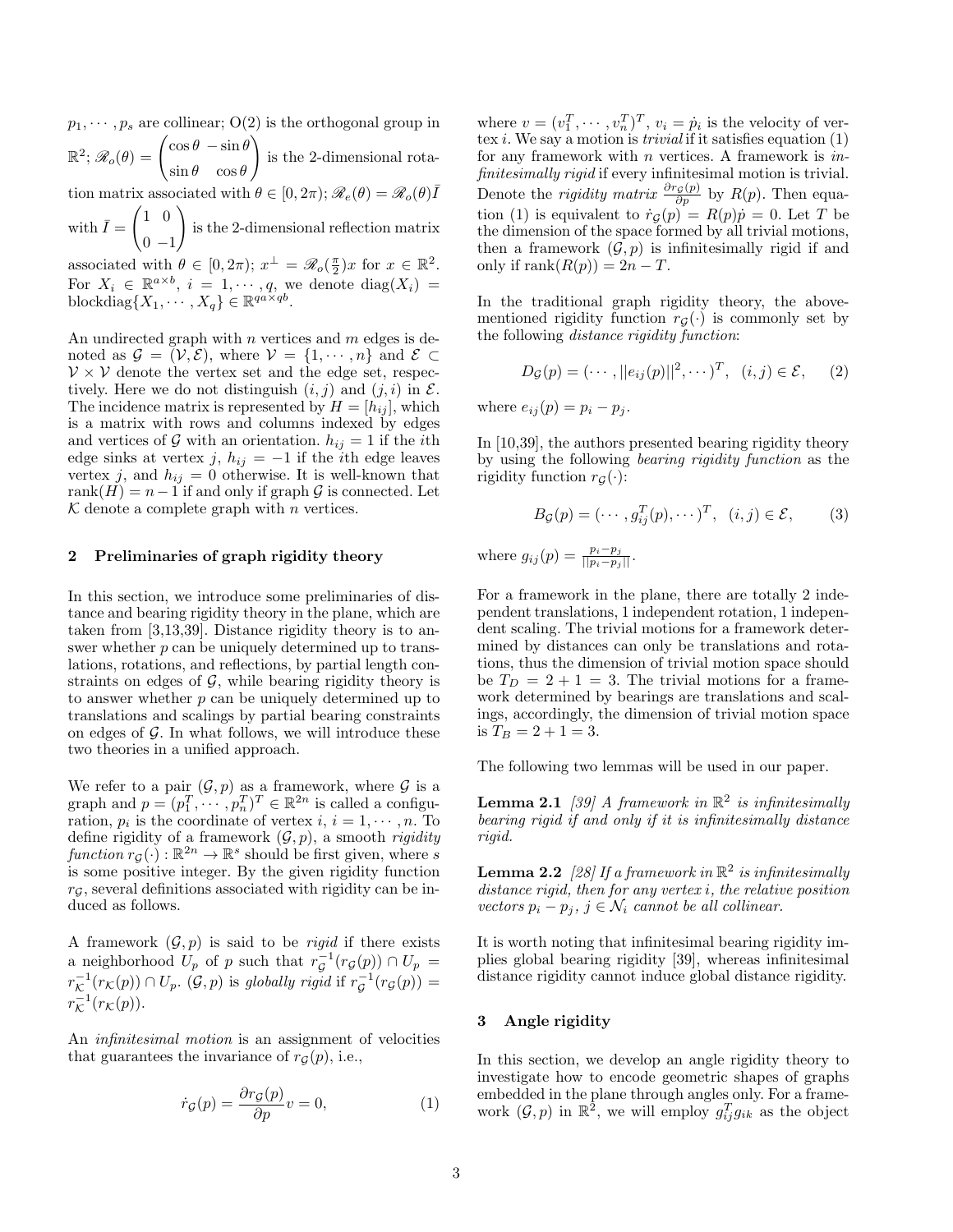

Fig. 1. (a) A globally and infinitesimally angle rigid framework with  $\mathcal{T}_G^*$  $= \{(1, 2, 3), (2, 1, 3)\}.$  (b) A framework that is not angle rigid. (c) A globally and infinitesimally angle rigid framework with  $\mathcal{T}^*_G$  $=$  {(1, 2, 4), (2, 1, 4), (2, 3, 4), (3, 2, 4), (4, 1, 3)}.<br>A globally angle rigid framework with framework  $\mathcal{T}_{\mathcal{G}} = \{(1, 2, 3), (2, 1, 3), (2, 1, 3)\}.$ 

we will constrain, which is actually the cosine of the angle between edges  $e_{ij}$  and  $e_{ik}$ . Let  $\mathcal{T}_{\mathcal{G}} = \{(i, j, k) \in \mathcal{V}^3$ :  $(i, j), (i, k) \in \mathcal{E}, j \lt k$ , then  $\{g_{ij}^T g_{ik} = c_{ijk} : c_{ijk} \in$  $[-1, 1], (i, j, k) \in \mathcal{T}_{\mathcal{G}}\}$  is the set of constraints on all angles in  $(G, p)$ . We should note that a framework often has redundant angle information for shape determination. For example, in Fig. 1 (a), once  $g_{12}^T g_{13}$  and  $g_{21}^T g_{23}$  are available, it holds that  $g_{31}^T g_{32} = \cos(\pi - \arccos(g_{12}^T g_{13})$  $arccos(g_{21}^{T}g_{23})$ . That is, the information of partial angles in the graph is often sufficient to recognize a framework. Therefore, by employing a subset  $\mathcal{T}_{\mathcal{G}}^* \subset \mathcal{T}_{\mathcal{G}}$  with  $|\mathcal{T}_{\mathcal{G}}^*| = w$ , we will try to study whether  $(\mathcal{G}, p)$  can be uniquely determined by  $\{g_{ij}^T g_{ik} \in [-1,1] : (i,j,k) \in \mathcal{T}_{\mathcal{G}}^*\}$ based on the angle rigidity theory to be developed in this paper. Note that although  $\mathcal{T}_{\mathcal{G}}^*$  is only a subset of  $\mathcal{T}_{\mathcal{G}}$ , the elements in  $\mathcal{T}_{\mathcal{G}}^*$  should involve all vertices in  $\mathcal{G}$ , otherwise the shape of  $(\mathcal{G}, p)$  can never be determined. Moreover, we call  $\mathcal{T}_{\mathcal{G}}^*$  the *angle index set*.

For a framework  $(\mathcal{G}, p)$ , the *angle rigidity function* corresponding to a given angle index set  $\mathcal{T}_{\mathcal{G}}^*$  can be written as

$$
f_{\mathcal{T}_\mathcal{G}}(p) = (\cdots, g_{ij}^T(p)g_{ik}(p), \cdots)^T, (i, j, k) \in \mathcal{T}_\mathcal{G}^*.
$$
 (4)

For the sake of notational simplicity, we denote  $f_{\mathcal{G}}(p) =$  $f_{\mathcal{T}_{\mathcal{G}}}(p).$ 

It is easy to see that whether  $f_{\mathcal{T}_{\mathcal{G}}}^*(p)$  can determine a unique shape congruent to  $p$  is determined by the choice of  $\mathcal{T}_{\mathcal{G}}^*$ . As a result, the definitions of angle rigidity must be associated with  $\mathcal{T}_{\mathcal{G}}^*$ . We present the following definitions.

**Definition 3.1** A framework  $(\mathcal{G}, p)$  is angle rigid if there exist an angle index set  $\mathcal{T}_{\mathcal{G}}^*$  and a neighborhood  $U_p$  of p such that  $f_{\mathcal{T}_{\mathcal{G}}}^{-1}(f_{\mathcal{T}_{\mathcal{G}}^*}(p)) \cap U_p = f_{\mathcal{K}}^{-1}(f_{\mathcal{K}}(p)) \cap U_p$ .

**Definition 3.2** A framework  $(\mathcal{G}, p)$  is globally angle rigid if there exists an angle index set  $\mathcal{T}_{\mathcal{G}}^*$  such that  $f_{\mathcal{T}_{\mathcal{G}}}^{-1}(f_{\mathcal{T}_{\mathcal{G}}}^*(p)) = f_{\mathcal{K}}^{-1}(f_{\mathcal{K}}(p)).$ 

**Definition 3.3** A framework  $(\mathcal{G}, p)$  is minimally angle rigid if  $(\mathcal{G}, p)$  is angle rigid, and deletion of any edge will make  $(\mathcal{G}, p)$  not angle rigid.

By these definitions, the frameworks (a) and (c) in Fig. 1 are both globally angle rigid. For the framework (b), by moving the vertices along the blue arrows,  $f<sub>G</sub>$  is invariant but the shape is deformed, thus (b) is not angle rigid. For the framework (d), since the graph is complete, it obviously holds  $f_{\mathcal{G}}^{-1}(f_{\mathcal{G}}(p)) = f_{\mathcal{K}}^{-1}(f_{\mathcal{K}}(p))$ , thus (d) is globally angle rigid. Note that the shape of (d) still cannot be determined by angles uniquely.

Similar to distance and bearing rigidity theory, we define the infinitesimal angle motion as a motion preserving the invariance of  $f_{\mathcal{T}_{\mathcal{G}}^*}(p)$ . The velocity  $v = \dot{p}$  corresponding to an infinitesimal motion should satisfy  $\dot{f}_{\mathcal{T}_{\mathcal{G}}}^{\ast}(p) = 0$ , which is equivalent to the following equation

$$
\dot{g}_{ij}^T g_{ik} + g_{ij}^T \dot{g}_{ik} = 0, \ \ (i, j, k) \in \mathcal{T}_{\mathcal{G}}^*.
$$
 (5)

From [39],  $\frac{\partial g_{ij}}{\partial e_{ij}} = \frac{1}{||e_{ij}||} P_{ij}$ , where  $P_{ij} \triangleq P(g_{ij})$ ,  $P(\cdot)$ :  $\mathbb{R}^2 \to \mathbb{R}^{2 \times 2}$  is a projection matrix defined as  $P(x) =$  $I_2 - xx^T$ ,  $x \in \mathbb{R}^2$  is a unit vector. Then we have  $\dot{g}_{ij} = \frac{1}{||e_{ij}||} P_{ij} \dot{e}_{ij}$ . Let  $g(p) = (\cdots, g_{ij}^T(p), \cdots)^T$ , where  $(i, j) \in$  $\mathcal{E}$ , and  $R_g \triangleq \frac{\partial f_{\tau_g^*}}{\partial g}$ . It follows from the chain rule that

$$
\dot{f}_{\mathcal{T}_{\mathcal{G}}^*} = \frac{\partial f_{\mathcal{T}_{\mathcal{G}}^*}}{\partial g} \frac{\partial g}{\partial e} \frac{\partial e}{\partial p} \dot{p} = R_g(p) \operatorname{diag}(\frac{P_{ij}}{||e_{ij}||}) \bar{H} \dot{p} = R_{\mathcal{T}_{\mathcal{G}}^*}(p) \dot{p},
$$

where  $\bar{H} = H \otimes I_2$ ,  $R_{\mathcal{T}_{\mathcal{G}}^*}(p) \triangleq R_g(p) \operatorname{diag}(\frac{P_{ij}}{||e_{ij}||})\bar{H}$  $R_g(p)R_B(p) \in \mathbb{R}^{w \times 2n}$  is termed the angle rigidity ma*trix*,  $R_B = \frac{\partial g(p)}{\partial p}$  is actually the bearing rigidity matrix. Therefore, equation (5) is equivalent to  $R_{\mathcal{T}_{\mathcal{G}}}^*(p)\dot{p} = 0$ .

Next we define infinitesimal angle rigidity, to do this, we should distinguish all trivial motions for an angleconstrained geometric shape. By an intuitive observation, the motions always preserving invariance of angles in the framework are translations, rotations, and scalings. Therefore, the dimension of the trivial motion space is  $2 + 1 + 1 = 4$ . Note that the trivial motion space is always a subspace of  $\text{null}(R_{\mathcal{T}_{\mathcal{G}}^*})$ , implying that  $\dim(\mathrm{null}(R_{\mathcal{T}_{\mathcal{G}}^*})) \geq 4.$  We present the following definition.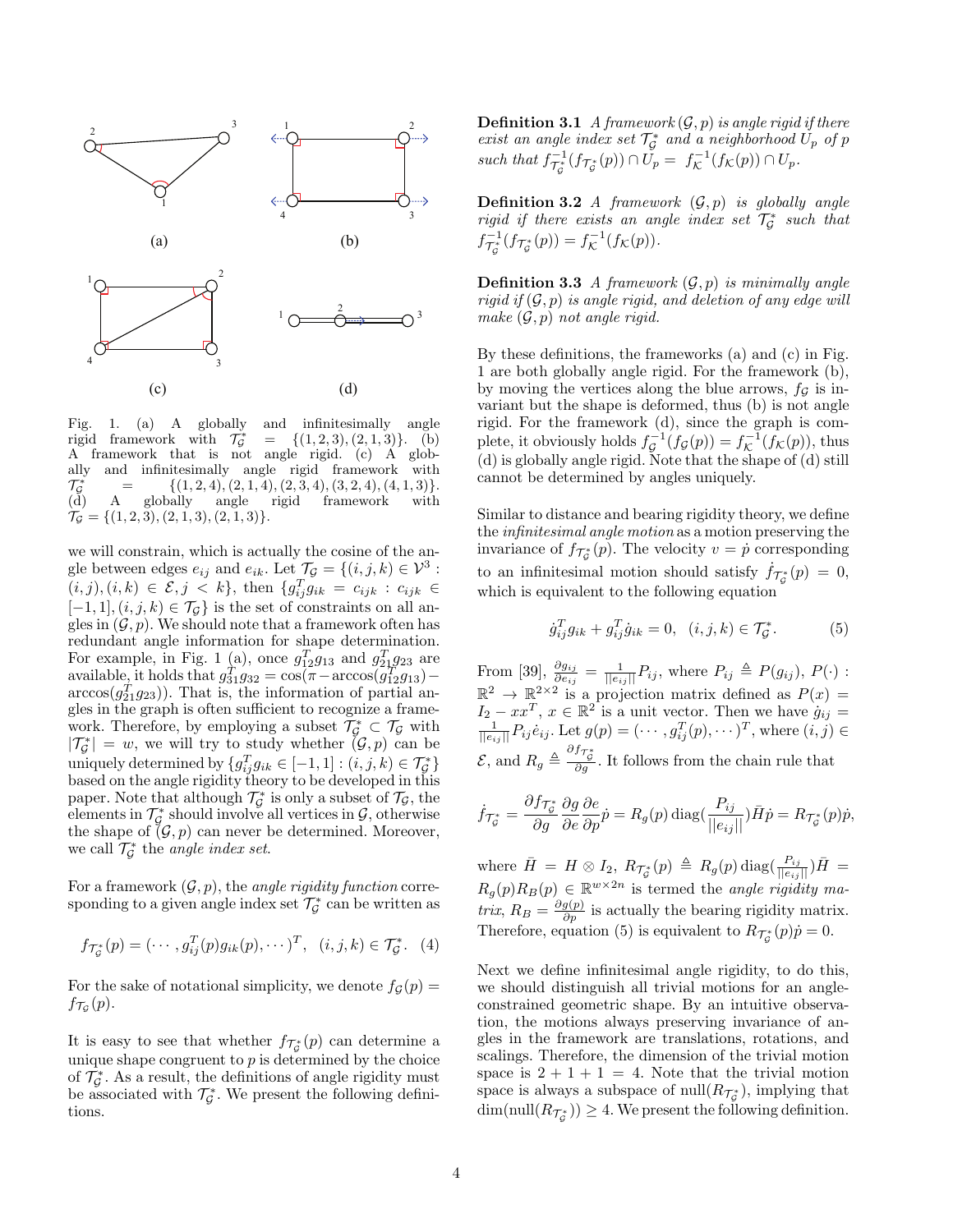**Definition 3.4** A framework  $(\mathcal{G}, p)$  is infinitesimally angle rigid if there exists an angle index set  $\mathcal{T}_{\mathcal{G}}^*$  such that every possible motion satisfying (5) is trivial, or equivalently,  $\dim(\text{null}(R_{\mathcal{T}_{\mathcal{G}}^*}))=4.$ 

By this definition, the frameworks in Fig. 1 (a) and (c) are both infinitesimally angle rigid. The frameworks (b) and (d) are not infinitesimally angle rigid since they both have nontrivial infinitesimal angle motions, which are interpreted by the arrows in blue.

In this paper, we say an angle index set  $\mathcal{T}_{\mathcal{G}}^*$  supports or is  $suitable for (global, minimal, infinitesimal) angle rigidity$ of  $(\mathcal{G}, p)$  if  $\mathcal{T}_{\mathcal{G}}^*$  makes the condition in the corresponding definition valid. We say  $\mathcal{T}_{\mathcal{G}}^*$  is minimally suitable if  $\mathcal{T}_{\mathcal{G}}^*$  is suitable and no proper subset of  $\mathcal{T}_{\mathcal{G}}^*$  can be suitable. It is easy to see from Definitions 3.1-3.4 that the angle rigidity property of a framework  $(\mathcal{G}, p)$  is completely dependent on G and p. After  $(G, p)$  is given, whether a suitable  $\mathcal{T}_{\mathcal{G}}^*$ exists becomes certain. However, even for an angle rigid framework, there may exist  $\mathcal{T}_{\mathcal{G}}^*$  such that the conditions in the angle rigidity definitions are invalid. For example, if we choose  $\mathcal{T}_{\mathcal{G}}^* = \mathcal{T}_T$  where  $T$  is a spanning tree of  $\mathcal{G}, \mathcal{T}_{\mathcal{G}}^*$ can never support angle rigidity of  $(\mathcal{G}, p)$ . On the other hand, there may exist multiple choices of  $\mathcal{T}_{\mathcal{G}}^*$  supporting angle rigidity of a rigid framework. In Subsection 3.2, Algorithm 1 will be given to construct a suitable angle index set.

The following lemma gives the specific form of trivial motions preserving invariance of angles.

Lemma 3.1 The trivial motion space for angle rigidity in  $\mathbb{R}^2$  is  $S = S_r \cup S_s \cup S_t$ , where  $S_r = \{(\tilde{I_n} \otimes$  $\mathscr{R}_o(\frac{\pi}{2})$ )p} is the space formed by infinitesimal rotations,  $\mathcal{S}_s$  = span $\{p\}$  is the space formed by infinitesimal scal- $\hat{p}_t \cdot \hat{S}_t = \text{null}(\bar{H}) = \{ \mathbf{1}_n \otimes (1,0)^T, \mathbf{1}_n \otimes (0,1)^T \}$  is the space formed by infinitesimal translations.

**Proof.** In [39], the authors showed that  $S_s$  and  $S_t$  are scaling and translational motion spaces, respectively, and always belong to  $null(R_B(p))$ . Since  $R_{\mathcal{T}_{\mathcal{G}}^*}(p)$  =  $R_g(p)R_B(p)$ , it is straightforward that  $S_s \cup S_t \subseteq$  $\text{null}(R_{\mathcal{T}_{\mathcal{G}}^*}(p)).$  Next we show  $\mathcal{S}_r \subseteq \text{null}(R_{\mathcal{T}_{\mathcal{G}}^*}(p)).$ 

Let  $\eta^T = \frac{\partial g_{ij}^T g_{ik}}{\partial g}$  be an arbitrary row of  $R_g$ . It suffices to show  $\eta^T R_B(p) (I_n \otimes \mathcal{R}_0(\frac{\pi}{2}))p = 0$ . Note that  $\eta = (0, g_{ik}^T, 0, g_{ij}^T, 0)^T$ , which follows  $\eta^T \text{diag}(\frac{P_{ij}}{||e_{ij}||}) =$  $(0, g_{ik}^T P_{ij}/||e_{ij}||, 0, g_{ij}^T P_{ik}/||e_{ik}||, 0)$ . Note also that  $\overline{H}(I_n \otimes \mathscr{R}_o(\frac{\pi}{2}))p = (H \otimes I_2)(I_n \otimes \mathscr{R}_o(\frac{\pi}{2}))p =$  $(I_m \otimes \mathscr{R}_o(\frac{\pi}{2})) (H \otimes I_2) p = (I_m \otimes \mathscr{R}_o(\frac{\pi}{2})) e,$  where  $e = (\dots, e_{ij}^T, \dots)^T$ , the order of  $e_{ij}$  in the vector e is the same as the one of  $g_{ij}$  in the vector g. It follows that

$$
\eta^T R_B(p)(I_n \otimes \mathscr{R}_o(\frac{\pi}{2}))p
$$
  
\n
$$
= \eta^T \operatorname{diag}(\frac{P_{ij}}{||e_{ij}||}) \overline{H}(I_n \otimes \mathscr{R}_o(\frac{\pi}{2}))p
$$
  
\n
$$
= g_{ik}^T \frac{P_{ij}}{||e_{ij}||} \mathscr{R}_o(\frac{\pi}{2}) e_{ij} + g_{ij}^T \frac{P_{ik}}{||e_{ik}||} \mathscr{R}_o(\frac{\pi}{2}) e_{ik}
$$
  
\n
$$
= g_{ik}^T (I - g_{ij} g_{ij}^T) \mathscr{R}_o(\frac{\pi}{2}) g_{ij} + g_{ij}^T (I - g_{ik} g_{ik}^T) \mathscr{R}_o(\frac{\pi}{2}) g_{ik}
$$
  
\n
$$
= g_{ik}^T \mathscr{R}_o(\frac{\pi}{2}) g_{ij} + g_{ij}^T \mathscr{R}_o(\frac{\pi}{2}) g_{ik}
$$
  
\n
$$
= g_{ik}^T (\mathscr{R}_o(\frac{\pi}{2}) + \mathscr{R}_o^T(\frac{\pi}{2})) g_{ij} = 0.
$$

This completes the proof.

**Lemma 3.2** A framework  $(\mathcal{G}, p)$  is infinitesimally angle rigid if and only if  $null(R_{\mathcal{T}_{\mathcal{G}}}(p)) = \mathcal{S}.$ 

In [3], the authors showed that the set  $D_{\mathcal{K}}^{-1}(D_{\mathcal{K}}(p)),$ which includes all configurations having inter-distance congruent to  $p$ , is always a manifold of dimension 3. In fact, since an angle-constrained shape has at least 4 degrees of freedom,  $f_{\mathcal{K}}^{-1}(f_{\mathcal{K}}(p))$  is a manifold of dimension 4 when  $(\mathcal{K}, p)$  is infinitesimally angle rigid (i.e., p is a regular point). See the following theorem.

**Theorem 1** Let  $\mathscr{S}_p \triangleq \{q \in \mathbb{R}^{2n} : q = c(I_n \otimes \mathscr{R})p + d\}$  $\mathbf{1}_n \otimes \xi, \mathscr{R} \in O(2), c \in \mathbb{R} \setminus \{0\}, \xi \in \mathbb{R}^2\}.$  If  $(\mathcal{K}, p)$  is infinitesimally angle rigid, then  $f_{\mathcal{K}}^{-1}(f_{\mathcal{K}}(p)) = \mathscr{S}_p$ , and  $\mathscr{S}_p$  is a 4-dimensional manifold.

The proof will be presented in later subsections.

With the aid of Theorem 1, we can derive the relationship between infinitesimal angle rigidity and angle rigidity, which is as follows.

**Theorem 2** If  $(G, p)$  is infinitesimally angle rigid for  $\mathcal{T}_{\mathcal{G}}^*$ , then  $(\mathcal{G}, p)$  is angle rigid for  $\mathcal{T}_{\mathcal{G}}^*$ .

**Proof.** By [3, Proposition 2] and rank  $\frac{\partial f_{\tau_{\sigma}^*}}{\partial p} = 2n - 4$ , there is a neighborhood U of p, such that  $f_{\mathcal{T}_{\mathcal{G}}}^{-1}(f_{\mathcal{T}_{\mathcal{G}}^*}(p)) \cap U$ is a manifold of dimension 4. From Theorem 1,  $f_{\mathcal{K}}^{-1}(f_{\mathcal{K}}(p))$  is also a 4-dimensional manifold. As a result,  $f_{\mathcal{T}_{\mathcal{G}}^*}^{-1}(f_{\mathcal{T}_{\mathcal{G}}^*}(p))$  and  $f_{\mathcal{K}}^{-1}(f_{\mathcal{K}}(p))$  coincide in U, implying that  $(G, p)$  is angle rigid.

The converse of Theorem 2 is not true. A typical counterexample is the framework  $(\mathcal{K}, p)$  with p being a degenerate configuration. In this case,  $(\mathcal{K}, p)$  is globally angle rigid but not infinitesimally angle rigid.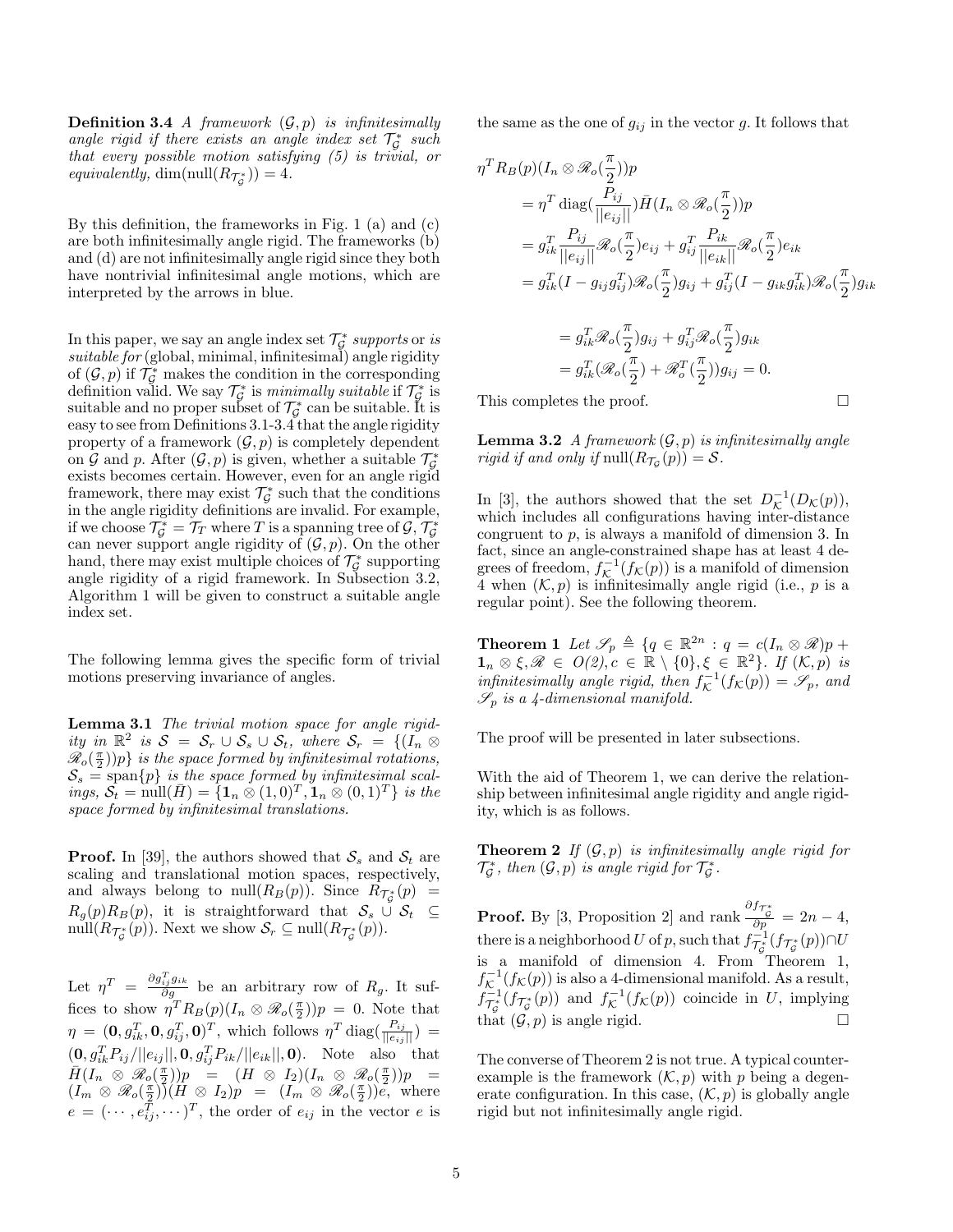#### 3.1 The relation to infinitesimal bearing rigidity

In this subsection, we will establish some connections between angle rigidity and bearing rigidity [39,38]. The following theorem shows the equivalence of infinitesimal angle rigidity and infinitesimal bearing rigidity in the plane, which also implies the feasibility of angle-based approach for determining a framework in the plane.

**Theorem 3** A framework  $(\mathcal{G}, p)$  is infinitesimally angle rigid if and only if it is infinitesimally bearing rigid.

**Proof.** See Appendix. A in Section 7. □

Remark 3.1 In [38], the authors proved that infinitesimal bearing rigidity is a generic property of the graph. That is, if  $(\mathcal{G}, p)$  is infinitesimally bearing rigid, then  $(\mathcal{G}, q)$  is infinitesimally bearing rigid for almost all configuration q. The underlying approach is showing that a framework embedded by a graph is either infinitesimally bearing rigid or not infinitesimally bearing rigid  $for$  all generic configurations<sup>[1](#page-5-0)</sup>. From Theorem 3, infinitesimal angle rigidity is also a generic property of the graph, thus is primarily determined by the graph, rather than the configuration. In fact, angle rigidity is also a generic property of the graph. To show this, it suffices to show that an angle rigid framework  $(\mathcal{G}, p^*)$  with  $a$  generic configuration  $p^*$  is always infinitesimally angle rigid. In  $\left[14, \text{ Theorem 3.17}\right]$ , we have shown that a  $g$ eneric configuration  $p^*$  must be a regular point, i.e.,  $rank(R_{\mathcal{T}_{\mathcal{G}}}(p^*)) = max_{p \in \mathbb{R}^{2n}} rank(R_{\mathcal{T}_{\mathcal{G}}}(p)) \triangleq \kappa$ . By [3, Proposition 2, there exists a neighborhood  $U$  of  $p^*$ , such that  $f_{\mathcal{G}}^{-1}(f_{\mathcal{G}}(p^*)) \cap U$  is a manifold of dimension  $2n - \kappa$ . From the definition of angle rigidity and Theorem 1, we know that there exists a neighborhood  $U'$  of  $p^*$ , such that  $f_{\mathcal{G}}^{-1}(f_{\mathcal{G}}(p^*))\!\cap\!U'$  is a manifold of dimension 4. By definition of the manifold, we have  $2n-\kappa = 4$ . Then  $\kappa = 2n-4$ . That is,  $(G, p^*)$  is infinitesimally angle rigid. Hence, angle rigidity is also a generic property of the graph. By a similar approach, it can be easily obtained that global angle rigidity is also a generic property of the graph.

Remark 3.2 From Definition 3.4, we can conclude that the minimal number of angle constraints for achieving infinitesimal angle rigidity is  $2n - 4$ . This fact has also been shown in [11]. On the other hand, it has been shown in [39] that the minimal number of edges for a framework to be infinitesimally bearing rigid is  $2n-3$ . By Theorem 3, the same is true for infinitesimal angle rigidity.

Consider a framework  $(\mathcal{G}, p)$  in the plane. For distance rigidity theory, it is obvious that the shape of  $(\mathcal{G}, p)$  can be uniquely determined by  $D_{\mathcal{G}}(p)$  if  $\mathcal{G} = \mathcal{K}$ . For bearing rigidity theory, the authors of [39] showed that  $B_{\mathcal{G}}(p)$ 



Fig. 2. Both  $(\mathcal{G}, p)$  and  $(\mathcal{G}, q)$  are infinitesimally angle rigid for  $\mathcal{T}_{\mathcal{G}}^* = \{(1, 2, 4), (4, 1, 2), (1, 3, 4), (4, 1, 3)\}\$ , globally angle rigid for  $\overrightarrow{T}_{\mathcal{G}}^* = \{(1,2,3)\}\cup \overrightarrow{T}_{\mathcal{G}}^*$ .



Fig. 3.  $f_{\mathcal{G}}(p) = f_{\mathcal{G}}(q)$ , but there does not exist  $\mathcal{R} \in O(2)$ such that  $B_{\mathcal{G}}(p) = (I_m \otimes \mathcal{R})B_{\mathcal{G}}(q)$ . The angles in red are all constrained angles determined by  $\mathcal{T}_{\mathcal{G}}$ .

uniquely determines a shape if  $(\mathcal{G}, p)$  is infinitesimally bearing rigid. However, for angle rigidity theory, it cannot be immediately answered that whether the shape can be uniquely determined by angles between edges. This is because angles are only constraints on relationships between those edges joining a common vertex. Even for a complete graph, if  $n > 3$ , there always exist disjoint edges, the angle between each pair of disjoint edges cannot be constrained directly.

In the following theorem, the connection between  $f^{-1}_\mathcal{K}(f_\mathcal{K}(p))$  and  $B^{-1}_\mathcal{K}(B_\mathcal{K}(p))$  is established.

**Theorem 4** Given configurations  $p, q \in \mathbb{R}^{2n}$ ,  $q \in \mathbb{R}^{2n}$  $f^{-1}_\mathcal{K}(f_\mathcal{K}(p))$  if and only if  $(I_n \otimes \mathscr{R})^{-1} q \in B^{-1}_\mathcal{K}(B_\mathcal{K}(p)),$ where  $\mathscr{R} \in O(2)$ .

**Proof.** See Appendix. B in Section 8. □

Remark 3.3 One can realize that the validity of Theorem 4 will not be lost provided the complete graph  $\mathcal K$ is replaced with  $G$ , where  $(G, p)$  is both globally angle rigid and globally bearing rigid. Note that once  $\mathcal K$  is replaced with a general graph  $G$ , Theorem 4 may become invalid. As shown in Fig. 3, although  $q \in f_{\mathcal{G}}^{-1}(\check{f}_{\mathcal{G}}(p))$ , there does not exist  $\mathscr{R} \in O(2)$  such that  $q \in (I_n \otimes \mathscr{R})^{-1}q \in$  $B_{\mathcal{G}}^{-1}(B_{\mathcal{G}}(p)).$ 

It is important to note that Theorem 4 cannot induce equivalence of global angle rigidity and global bearing rigidity. Some examples show that this equivalence

<span id="page-5-0"></span><sup>&</sup>lt;sup>1</sup> A configuration  $p = (p_1^T, \dots, p_n^T)^T \in \mathbb{R}^{2n}$  is generic if its 2n coordinates are algebraically independent [14]. The set of generic configurations in  $\mathbb{R}^{2n}$  is dense.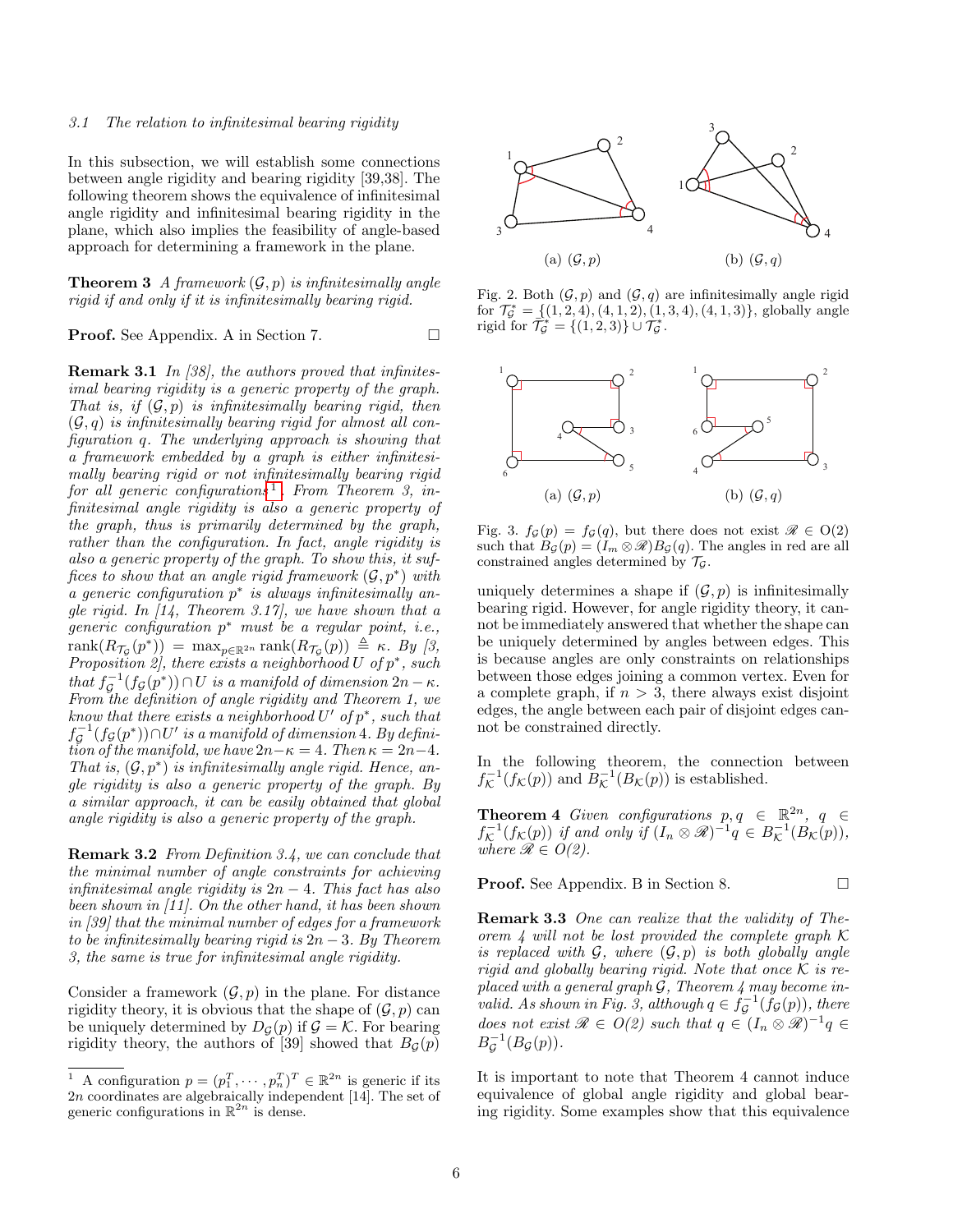holds, but we still have no idea of how to prove it. Nonetheless, we are able to establish the following result.

**Theorem 5** If a framework  $(\mathcal{G}, p)$  is (globally) angle rigid, then it is (globally) bearing rigid.

**Proof.** Suppose  $(\mathcal{G}, p)$  is angle rigid. Then there exists a neighborhood  $U_p$  of p such that  $f_{\mathcal{G}}^{-1}(f_{\mathcal{G}}(p)) \cap$  $U_p = f_{\mathcal{K}}^{-1}(f_{\mathcal{K}}(p)) \cap U_p$ . For this  $U_p$ , consider any  $q \in$  $B_{\mathcal{G}}^{-1}(B_{\mathcal{G}}(p)) \cap U_p$ . It follows from  $B_{\mathcal{G}}(p) = B_{\mathcal{G}}(q)$  that  $f_{\mathcal{G}}(p) = f_{\mathcal{G}}(q)$ . Therefore,  $f_{\mathcal{K}}(p) = f_{\mathcal{K}}(q)$ . By Theorem  $4, B_{\mathcal{K}}(p) = (I_m \otimes \mathscr{R})B_{\mathcal{K}}(q)$  for some  $\mathscr{R} \in O(2)$ . Recall that  $B_{\mathcal{G}}(p) = B_{\mathcal{G}}(q)$ , we have  $\mathcal{R} = I_2$ . As a result,  $B_{\mathcal{K}}(p) = B_{\mathcal{K}}(q)$ , i.e.,  $q \in B_{\mathcal{K}}^{-1}(B_{\mathcal{K}}(p))$ . That is,  $(\mathcal{G}, p)$  is bearing rigid. **Proof.** Suppose  $(y, p)$  is single riggin. Then there exert a subset  $U_i = f_i^{-1}(f_k(x(p)) \cap U_{i-1}$ . For this  $U_{i-1}$  for  $j=1$   $\frac{1}{2}$ , consider any  $q \in \mathbb{Z}^{\times}$ ,  $\frac{1}{2}$ ,  $\frac{1}{2}$ , for  $\frac{1}{2}$ , for  $\frac{1}{2}$ , for  $\frac$ 

From [39], bearing rigidity is equivalent to global bearing rigidity. Since global angle rigidity obviously leads to angle rigidity, it can also induce global bearing rigidity.  $\Box$ 

To prove Theorem 1, we introduce the following theorem in [17].

**Theorem 6** ( $\left|17\right|$  Constant-Rank Level Set Theorem) Let M and N be smooth manifolds, and let  $\Phi : M \to N$  be a smooth map, the Jacobian matrix of  $\Phi$  has constant rank r. Each level set of  $\Phi$  is a properly embedded submanifold of codimension r in M.

**Proof of Theorem 1.** From Theorem 3,  $(K, p)$  is infinitesimally bearing rigid. [39] shows that  $B^{-1}_\mathcal{K}(B_\mathcal{K}(p)) =$  ${q \in \mathbb{R}^{2n} : q = cp+1_n \otimes \xi, c \in \mathbb{R} \setminus \{0\}, \xi \in \mathbb{R}^2}.$  Together with Theorem 4, there must hold  $f_{\mathcal{K}}^{-1}(f_{\mathcal{K}}(p)) = \mathscr{S}_p$ .

Next we show  $\mathscr{S}_p$  is a manifold. For any  $q \in f_{\mathcal{K}}^{-1}(f_{\mathcal{K}}(p)),$ it is obvious that  $q = (I_n \otimes \mathscr{R})(cp + \mathbf{1}_n \otimes \xi)$  for some  $\mathscr{R} \in O(2)$ , scalar c and vector  $\xi \in \mathbb{R}^2$ . From the chain rule, we have

$$
\operatorname{rank} \frac{\partial f_{\mathcal{K}}(q)}{\partial q} = \operatorname{rank} \frac{\partial f_{\mathcal{K}}(p)}{\partial c(I_n \otimes \mathcal{R})p}
$$

$$
= \operatorname{rank} \left[ \frac{\partial f_{\mathcal{K}}(p)}{\partial p} \frac{1}{c}(I_n \otimes \mathcal{R}^{-1}) \right]
$$

$$
= 2n - 4.
$$

Note that  $f_{\mathcal{K}} : \mathbb{R}^{2n} \to \mathbb{R}^{|\mathcal{T}_{\mathcal{K}}|}$  is a smooth map, according to Theorem 6,  $f_{\mathcal{K}}^{-1}(f_{\mathcal{K}}(p))$  is a properly embedded submanifold of dimension  $2n - (2n - 4) = 4$ .

# 3.2 Construction of  $\mathcal{T}_{\mathcal{G}}^*$  for infinitesimal angle rigidity

From Definition 3.4 it is easy to see that  $\mathcal{T}_G$  is always sufficient to determine whether a framework is infinitesimally angle rigid or not. However, the set of angles determined by  $\mathcal{T}_{\mathcal{G}}$  is usually redundant. To reduce compu-



Fig. 4. An example to illustrate the construction of  ${}^{i} \mathcal{T}_{\mathcal{G}}^{*}$  by Algorithm 1. (a) The subgraph composed of vertex  $i$  and its neighbors  $j_1$ ,  $j_2$ ,  $k_1$ ,  $k_2$ ,  $k_3$ . Note that  $i, k_2, k_3$  are collinear,  $i, j_1, j_2$  are collinear. (b)  $\hat{\mathcal{N}}_i = \{j_1, j_2\}, \, \check{\mathcal{N}}_i = \{k_1, k_2, k_3\}.$ If  $j_s$  and  $k_l$  are connected by a red line, it implies that the angle between edge  $(i, j_s)$  and edge  $(i, k_l)$  is selected to be constrained. This also implies that  $(i, j_s, k_l)$  (if  $j_s < k_l$ ) or  $(i, k_l, j_s)$  (if  $k_l < j_s$ ) is an element of  ${}^{i} \mathcal{T}_{\mathcal{G}}^*$ .

 $\mathcal{T}_{\mathcal{G}}^* \subset \mathcal{T}_{\mathcal{G}}$ , which is also sufficient to determine infinitesimal angle rigidity. In the proof for sufficiency of Theorem 3, we have presented an approach for constructing a set  $\mathcal{T}_{\mathcal{G}}^*$ , and proved that  $\mathcal{T}_{\mathcal{G}}^*$  is a suitable angle index set. Here we give the following algorithm to implement this procedure.

Algorithm 1 Finding a Suitable Angle Index Set  $\mathcal{T}_{\mathcal{G}}^*$ for Infinitesimal Angle Rigidity

- **Input:** An infinitesimally angle rigid framework  $(\mathcal{G}, p)$ with  $p = (p_1^T, \dots, p_n^T)^T \in \mathbb{R}^{2n}$ .
- 
- Output:  $\mathcal{T}_{\mathcal{G}}^*$ <br>1: Initialize  $\mathcal{T}_{\mathcal{G}}^* \leftarrow \varnothing$
- 2: for all  $i \in V$  do
- 3: Initialize  ${}^{i} \mathcal{T}_{\mathcal{G}}^* \leftarrow \varnothing$
- 4: Compute the neighbor set of i in  $\mathcal{G}$ , i.e.,  $\mathcal{N}_i$
- 5: Select  $j_i$  from  $\mathcal{N}_i$  randomly,  $\hat{\mathcal{N}}_i \leftarrow \{j_i\} \cup \{k \in$
- $\mathcal{N}_i: p_i-p_{j_i}$  is collinear with  $p_i-p_k$ ,  $\breve{\mathcal{N}}_i \leftarrow \mathcal{N}_i \setminus \hat{\mathcal{N}}_i$ <br>
6:  ${}^{i}T^*_{\mathcal{G}} \leftarrow {}^{i}T^*_{\mathcal{G}} \cup (i, j_i, k)$  for all  $k \in \breve{\mathcal{N}}_i$ . Proceed only if  $|\hat{\mathcal{N}}_i| > 1$
- 7: Select  $k_i$  from  $\check{\mathcal{N}}_i$  randomly
- 8: for all  $j \in \hat{\mathcal{N}}_i \setminus \{j_i\}$  do

9: 
$$
i\mathcal{T}_{\mathcal{G}}^* \leftarrow i\mathcal{T}_{\mathcal{G}}^* \cup (i, j, k_i) \text{ if } j < k_i, \, i\mathcal{T}_{\mathcal{G}}^* \leftarrow i\mathcal{T}_{\mathcal{G}}^* \cup (i, k_i, j) \text{ otherwise}
$$

10: end for

 $11:$  $\vec{f}_{\mathcal{G}}^* \leftarrow ~^i\mathcal{T}_{\mathcal{G}}^*$ 

12: end for

13: return  $\mathcal{T}_{\mathcal{G}}^*$ 

Since each vertex has at most  $n-1$  neighbors, it is easy to see that the number of elementary operations performed by Algorithm 1 is at most  $n(n-2)$ . Hence the time complexity of Algorithm 1 is  $\mathcal{O}(n^2)$ .

An example of constructing  ${}^{i}T_{\mathcal{G}}^{*}$  by Algorithm 1 is shown in Fig. 4.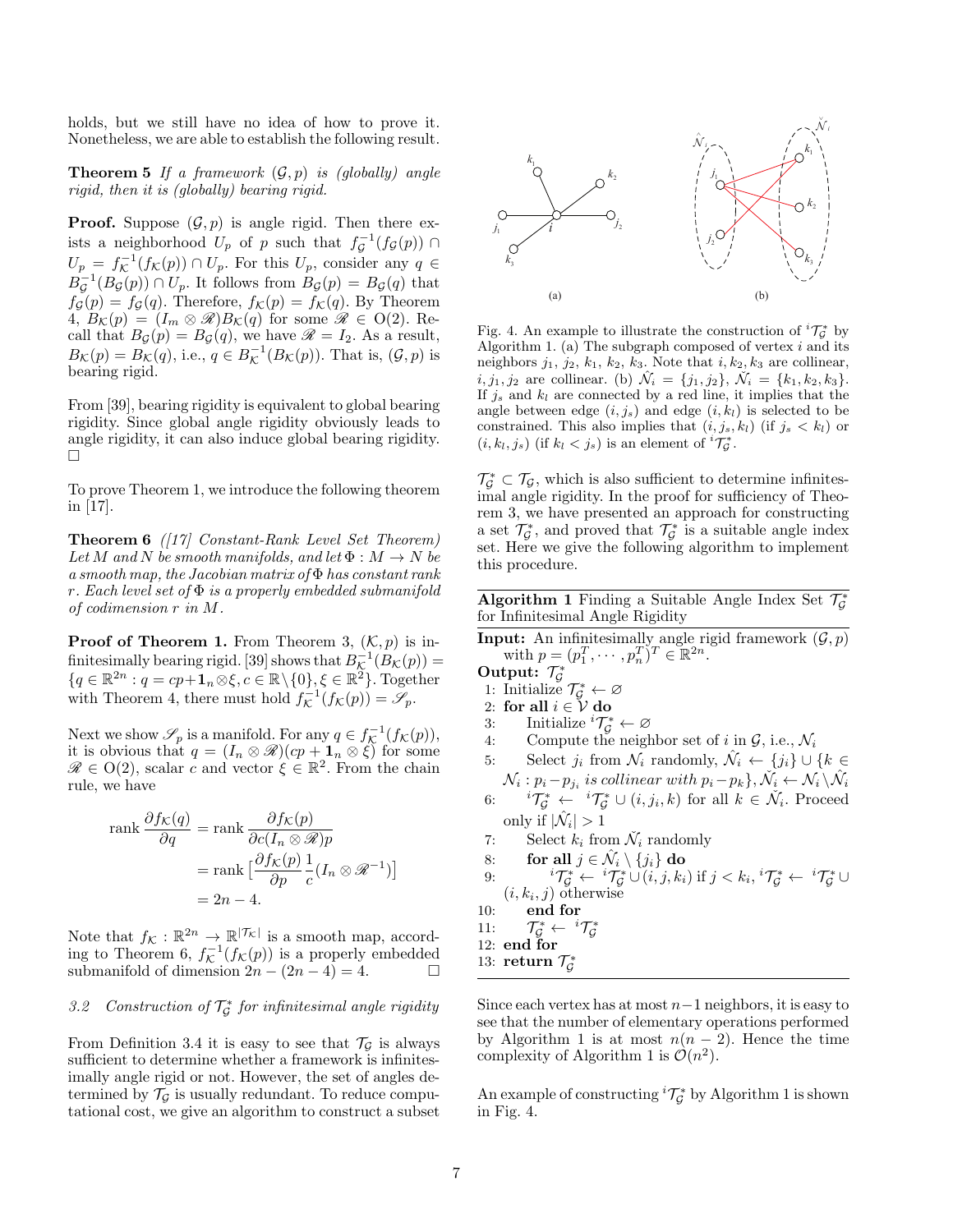Note that for an infinitesimally angle rigid framework, the angle index set generated by Algorithm 1 is suitable but not minimally suitable for infinitesimal angle rigidity. For example, let  $(\mathcal{G}, p)$  be a minimally angle rigid framework, then  $|\mathcal{E}| = 2n - 3$ . For a set  $\mathcal{T}_{\mathcal{G}}^*$  generated by Algorithm 1, we have  $|\mathcal{T}_{\mathcal{G}}^*| = \sum_{i \in \mathcal{V}} |\tilde{^i}\mathcal{T}_{\mathcal{G}}^*|$ <br> $\sum_{i \in \mathcal{V}}(|\mathcal{N}_i| - 1) = 2(2n - 3) - n = 3n - 6 \ge 2n - 4$  $\vert$  =  $i \in \mathcal{V}(|\mathcal{N}_i| - 1) = 2(2n - 3) - n = 3n - 6 \ge 2n - 4$  for  $n \geq 2$ . Currently we do not have an algorithm to construct a minimally suitable angle index set for an arbitrary infinitesimally angle rigid framework.

**Remark 3.4** Although  $\mathcal{T}_{\mathcal{G}}^*$  constructed by Algorithm 1 supports infinitesimal angle rigidity, it may not support global angle rigidity. As shown in Fig. 2 (a), by Algorithm 1, we can obtain  $\mathcal{T}_{\mathcal{G}}^* = \{(1, 2, 4), (4, 1, 2), (1, 3, 4), (4, 1, 3)\}.$ Although  $(G, p)$  is infinitesimally angle rigid,  $f_{\mathcal{T}_{c}^{*}}(p)$  may determine an incorrect shape as shown in Fig. 2 (b). However, if we let  $\bar{\mathcal{T}}_{\mathcal{G}}^* = \{ (1,2,3) \} \cup \mathcal{T}_{\mathcal{G}}^*$ , then  $f_{\bar{\mathcal{T}}_{\mathcal{G}}^*}(p)$ can always determine a correct shape. This implies that  $(\mathcal{G}, p)$  in Fig 2 (a) is both infinitesimally and globally angle rigid for  $\overrightarrow{T}_{\mathcal{G}}^{*}(p)$ .

In fact, even for a complete graph, it is possible that the geometric shape cannot be determined by angle-only or bearing-only information. A typical example is the degenerate configuration shown in Fig. 1 (d). Generally, we hope to determine a framework  $(\mathcal{G}, p)$  by angles uniquely up to translations, rotations, scalings and reflections in the plane. That is,  $f_{\mathcal{G}}^{-1}(f_{\mathcal{G}}(p)) = \mathcal{S}_p$ . In the next subsection, we will introduce a specific class of frameworks satisfying this condition.

#### 3.3 A class of frameworks uniquely determined by angles

In [7], the authors introduced a particular class of Laman graphs termed triangulated Laman graphs, which are constructed by a modified Henneberg insertion procedure. In what follows, we will show that the shape of such frameworks can always be determined by angles uniquely. Let  $\mathcal{L}_n = (\mathcal{V}_n, \mathcal{E}_n)$  be an  $n-\text{point}(n \geq 3)$  triangulated Laman graph, its definition is as follows.

**Definition 3.5** Let  $\mathcal{L}_2$  be the graph with vertex set  $\mathcal{V}_2$  =  ${1, 2}$  and edge set  $\mathcal{E}_2 = {(1, 2)}$ .  $\mathcal{L}_n$   $(n \geq 3)$  is a graph obtained by adding a vertex n and two edges  $(n, i)$ ,  $(n, j)$ into graph  $\mathcal{L}_{n-1}$  for some i and j satisfying  $(i, j) \in \mathcal{E}_{n-1}$ .

Note that the triangulated Laman graph considered here is an undirected graph. Now we give the following result for frameworks embedded by triangulated Laman graphs.

**Lemma 3.3** A triangulated framework  $(\mathcal{L}_n, p)$  is infinitesimally distance rigid if and only if  $(\mathcal{L}_n, p)$ is strongly nondegenerate, i.e.,  $p_i$ ,  $p_j$  and  $p_k$  are not collinear for any three vertices  $i, j, k$  satisfying  $(i, j), (j, k), (i, k) \in \mathcal{E}_n$ .



 $\mathcal{T}_{\mathcal{L}_5}^* = \{ (1, 2, 3), (1, 3, 4), (1, 4, 5), (2, 1, 3), (3, 1, 4), (4, 1, 5) \},\$ Laman graph  $\mathcal{L}_5$ .  $(\mathcal{L}_5, p)$  is infinitesimally angle rigid for (b) A framework embedded by a Laman graph that is not and globally angle rigid for  $\mathcal{T}^{\dagger}_{\mathcal{L}_5} = \mathcal{T}^*_{\mathcal{L}_5} \cup \{(1,2,4), (1,3,5)\}.$ 3 Fig. 5. (a) A framework embedded by a triangulated  $\frac{1}{2}$  of  $\frac{1}{2}$  in Triangulated. The framework is globally and infinitesimally The angles in red are constrained angles determined by  $\mathcal{T}^\dagger_{\mathcal{L}_5}.$ angle rigid, but  $\mathcal{T}_{\mathcal{L}_n}^*$  is not sufficient for its global and infinitesimal angle rigidity. The angles in red are constrained angles determined by  $\mathcal{T}_{\mathcal{L}_n}^*$ .

Proof. The proof for sufficiency has been given in [7]. Next we give the proof for necessity. Suppose that strong nondegeneracy does not hold, then there exist  $i, j, k \in$ V, such that  $(i, j), (j, k), (i, k) \in \mathcal{E}_n$  and  $p_i, p_j, p_k$  stay collinear. Note that  $(\mathcal{L}_n, p)$  has exactly  $2n - 3$  edges. Let  $R_D(p) = \frac{\partial D_{\mathcal{G}}(p)}{\partial p} \in \mathbb{R}^{(2n-3)\times 2n}$  be the distance rigidity matrix. To guarantee rank $(R_D(p)) = 2n - 3$ ,  $R_D(p)$ should be of full row rank. However, it is easy to see that  $\frac{\partial ||e_{ij}||^2}{\partial p}$ ,  $\frac{\partial ||e_{ik}||^2}{\partial p}$ , and  $\frac{\partial ||e_{jk}||^2}{\partial p}$  are always linearly dependent. Hence,  $R_D(p)$  cannot be of full row rank, which is a contradiction.  $\Box$ 

The following theorem shows that the shape of a strongly nondegenerate triangulated framework in the plane can always be uniquely determined by angles.

**Theorem 7** A triangulated framework  $(\mathcal{L}_n, p)$  is strongly nondegenerate

(i) if and only if  $(\mathcal{L}_n, p)$  is minimally infinitesimally angle rigid. A minimally suitable angle index set is

$$
\mathcal{T}_{\mathcal{L}_n}^* = \{ (i, j, k) \in \mathcal{V}_n^3 : (i, j), (j, k), (i, k) \in \mathcal{E}_n, i, j < k \};\tag{6}
$$

(ii) only if  $(\mathcal{L}_n, p)$  is globally angle rigid. A minimally suitable angle index set is  $\mathcal{T}^\dagger_{\mathcal{L}_n} = \mathcal{T}^*_{\mathcal{L}_n} \cup \Delta \mathcal{T}_{\mathcal{L}_n}$ , where  $\Delta \mathcal{T}_{\mathcal{L}_n} \;=\; \{(i, k, l) \;:\; k \;=\; \min\{\mathcal{N}_i \cap \mathcal{N}_j \cap \mathcal{V}_{l-1}\}, i,j \; \in$  $\mathcal{N}_l, \tilde{i} < j < l, l = 4, \cdots, n\}$  if  $n \geq 4$ , and  $\Delta \mathcal{T}_{\mathcal{L}_n} = \varnothing$ otherwise.

**Proof.** See Appendix. C in Section 9. □

An example of strongly nondegenerate framework embedded by a triangulated Laman graph is shown in Fig.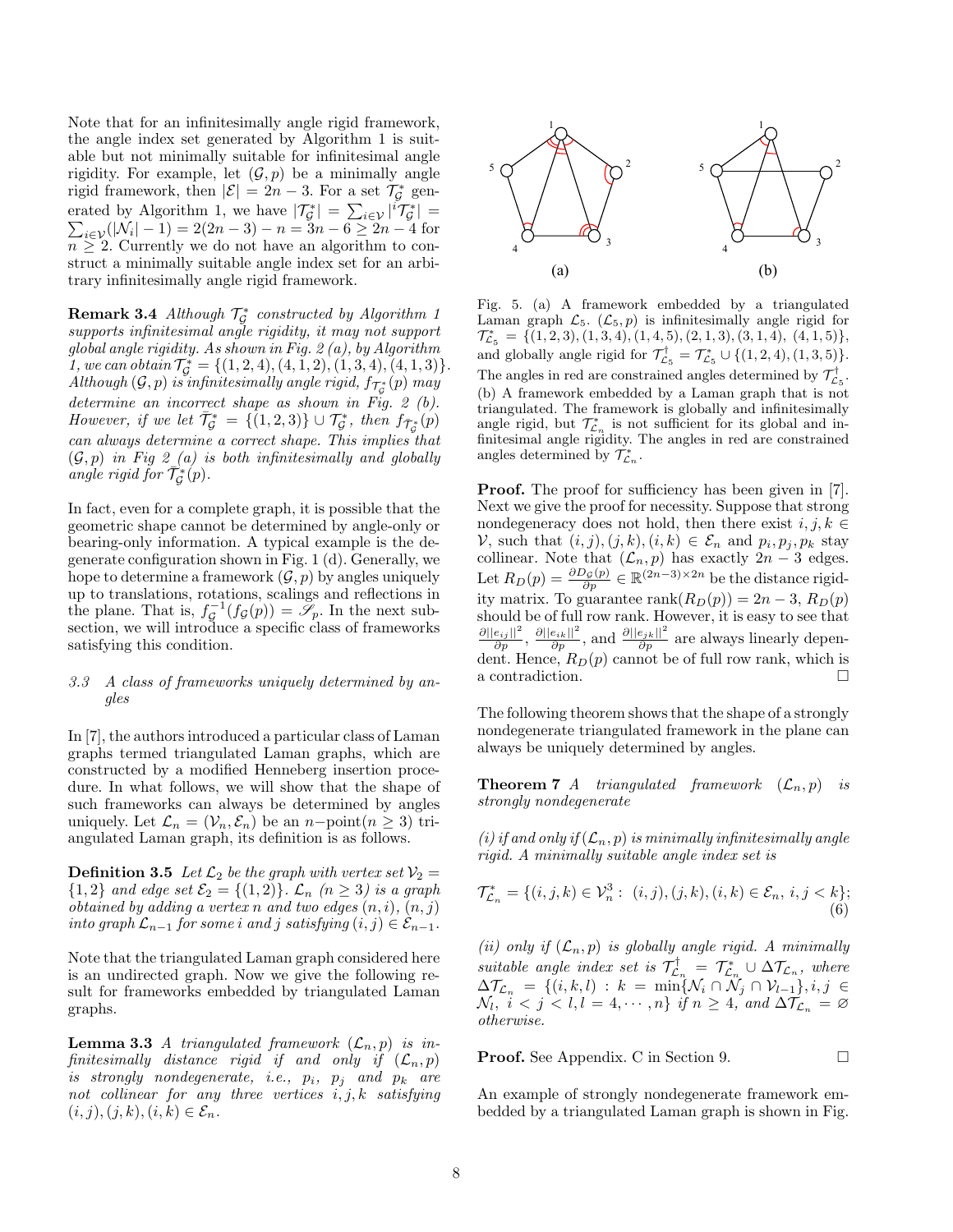5 (a). The angles in red are constrained angles determined by  $\mathcal{T}_{\mathcal{L}_5}^{\dagger}$ . The framework in Fig. 5 (b) is both globally angle rigid and infinitesimally angle rigid, but it is not embedded by a triangulated Laman graph.

It is important to note that strong nondegeneracy is not necessary for a triangulated framework to be globally angle rigid. A simple counterexample is the framework shown in Fig. 1 (d). The framework is globally angle rigid, but not strongly nondegenerate. Moreover, the angle index set we give in Theorem 7 is only one suitable choice, there are also other choices of the angle index set supporting minimal infinitesimal angle rigidity or global angle rigidity of  $(\mathcal{L}_n, p)$ .

#### 4 Application to formation control

In this section, we apply angle rigidity theory to distributed formation control in the plane. The target formation will be characterized by some constraints on angles. In order to form a desired shape, the group of agents are required to meet these constraints via a distributed controller.

# 4.1 The formation stabilization problem

Consider  $n$  agents moving in the plane, each agent  $i$  has a simple kinematic point dynamics

$$
\dot{p}_i = u_i, \quad i \in \mathcal{V}, \tag{7}
$$

where  $p_i \in \mathbb{R}^2$  and  $u_i \in \mathbb{R}^2$  are the position and control input of agent i, respectively, in the global coordinate frame. We consider that the global coordinate system is absent for the agents, each agent  $i$  has its own local coordinate system. Let  $p_j^i$  be the coordinate of agent  $j$ 's position with respect to agent i's local coordinate system. Agent  $i$  can measure the relative position state  $p_i^i - p_k^i$  if  $\tilde{k} \in \mathcal{N}_i$ .

In this paper, we employ an infinitesimally angle rigid framework  $(\mathcal{G}, p^*)$  to describe the target formation shape. Each agent is viewed as a vertex of the framework. An interaction link between two agents is regarded as an edge in graph  $\mathcal G$ . That is,  $\mathcal G$  is also the sensing graph interpreting the interaction relationship between agents.

The target formation shape can be defined as the following manifold:

$$
\mathscr{E} = \mathscr{S}_{p^*} = \{ p \in \mathbb{R}^{2n} : p = c(I_n \otimes \mathscr{R})p^* + \mathbf{1}_n \otimes \xi, \mathscr{R} \in O(2), c \in \mathbb{R} \setminus \{0\}, \xi \in \mathbb{R}^2 \}.
$$

For the target formation  $(\mathcal{G}, p^*)$ , we make the following assumption:

Assumption 4.1 Graph G contains a triangulated Laman graph  $\mathcal{L}_n$  as a subgraph, and  $(\mathcal{L}_n, p^*)$  is strongly nondegenerate.

The set determining all angle constraints is given by

$$
\mathcal{T}_{\mathcal{G}}^F = \{ (i, j, k) \in \mathcal{V}^3 : (i, j), (j, k), (i, k) \in \mathcal{E}, i, j < k \},\tag{8}
$$

Remark 4.1 Assumption 4.1 is a graphical condition  $for (\mathcal G, p^*)$ , and will be the only condition for achieving stability of the target formation. Once Assumption 4.1 holds, it is easy to see that  $\mathcal{T}^*_{\mathcal{L}_n} \subset \mathcal{T}^F_{\mathcal{G}}$ , where  $\mathcal{T}^*_{\mathcal{L}_n}$  is in form (6). Since we have shown in Theorem 7 that  $(\mathcal{L}_n, p^*)$  is infinitesimally angle rigid for  $\mathcal{T}^*_{\mathcal{L}_n}$ , together with  $\mathcal{E}_n \subset \mathcal{E}$ , it follows that  $(\mathcal{G}, p^*)$  is infinitesimally angle rigid for  $\mathcal{T}_{\mathcal{G}}^F$ . It is also worth noting that strongly nondegenerate configurations form a dense subset of  $\mathbb{R}^{2n}$ , which is shown in [7].

**Problem 4.1** Given a set of angle constraints  $C =$  ${g_{ij}^T(p)g_{ik}(p) = g_{ij}^T(p^*)g_{ik}(p^*) }\$  generated by a framework  $(\mathcal{G}, p^*)$  satisfying Assumption 4.1, design a distributed control law for each agent i based on the relative position measurements  $\{p_i^i - p_j^i, j \in \mathcal{N}_i\}$ , such that  $\mathscr{E}$  is asymptotically stable.

# 4.2 A steepest descent formation controller

According to the set  $\mathcal{C}$ , we define the following set as our target equilibrium set of the formation system

$$
\mathcal{E}_F = \{ p \in \mathbb{R}^{2n} : g_{ij}^T(p) g_{ik}(p) = g_{ij}^T(p^*) g_{ik}(p^*),
$$
  

$$
(i, j, k) \in \mathcal{T}_g^F \}.
$$
 (9)

Note that  $\mathscr E$  is a subset of  $\mathscr E_F$ .  $\mathscr E = \mathscr E_F$  if and only if  $(\mathcal G,p^*)$  is globally angle rigid for  $\mathcal T_{\mathcal G}^F.$  In Fig. 5 (a), the framework is only infinitesimally angle rigid, even if all the angle constraints determined by  $\mathcal{T}_{\mathcal{G}}^F$  are satisfied, it is possible that the target formation shape is not formed. Nevertheless, from the definition of angle rigidity, for any  $q \in \mathscr{E}$ , there exists a neighborhood U of q, such that  $\mathscr{E} \cap U = \mathscr{E}_F \cap U$ . Hence, stability of  $\mathscr{E}_F$  can still be sufficient for local stability of  $\mathscr{E}$ .

Denote  $g_{ij} = g_{ij}(p)$ ,  $g_{ij}^* = g_{ij}(p^*)$  for all  $(i, j) \in \mathcal{E}$ ,  $\delta_{(i,j,k)} = g_{ij}^T g_{ik} - g_{ij}^{*T} g_{ik}^{*}, (i,j,k) \in \mathcal{T}_{\mathcal{G}}^*$ . To ensure convergence of  $(9)$ , the multi-agent system should minimize the following cost function:

$$
V_F(p) = \frac{1}{2} \sum_{(i,j,k)\in \mathcal{T}_{\mathcal{G}}^*} (g_{ij}^T g_{ik} - g_{ij}^{*T} g_{ik}^*)^2 = \frac{1}{2} \sum_{(i,j,k)\in \mathcal{T}_{\mathcal{G}}^*} \delta^2_{(i,j,k)}.
$$
\n(10)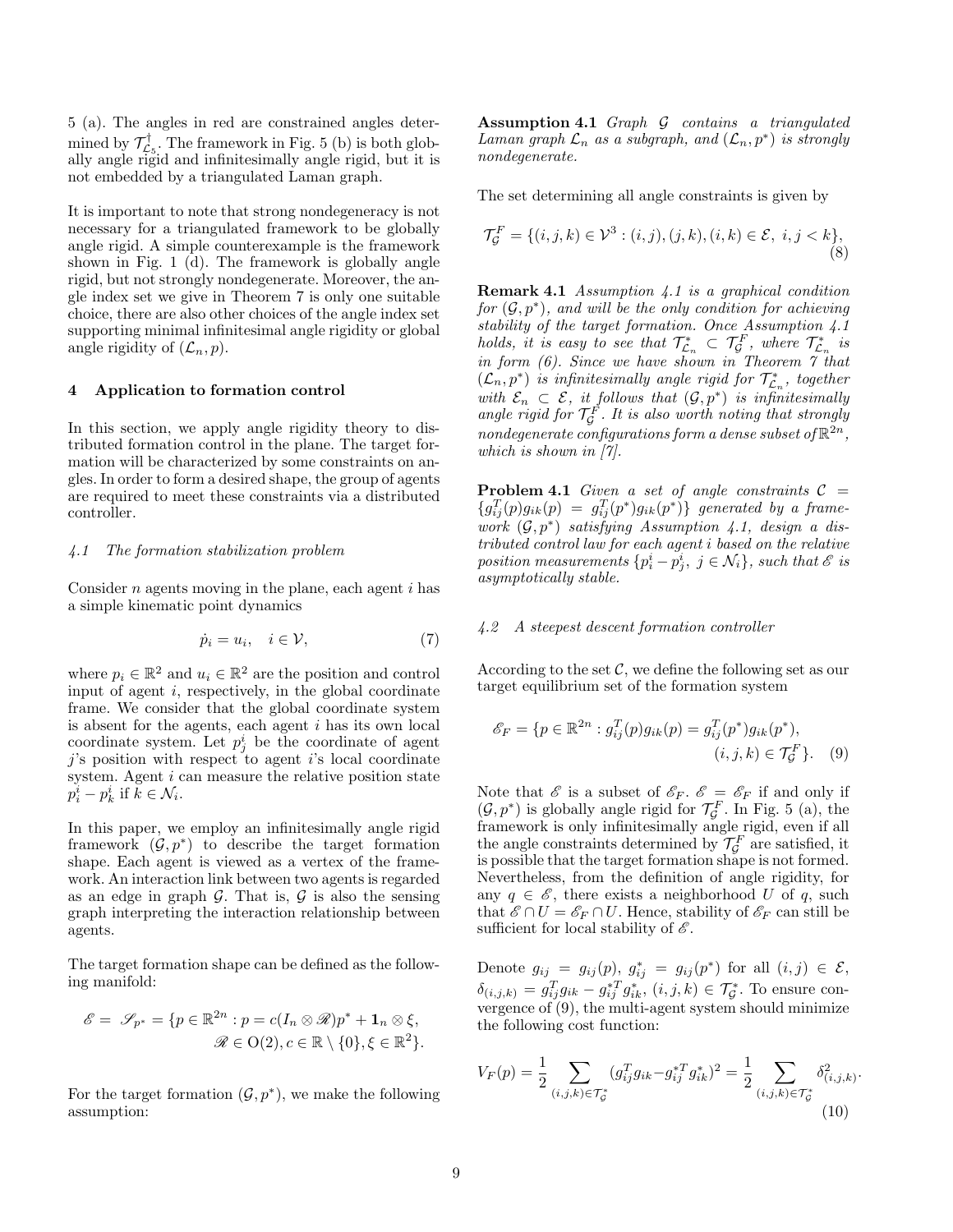On the basis of function (10), a gradient-based control strategy can be derived as

$$
u_i^F = -\nabla_{p_i} V_F(p)
$$
  
= 
$$
-\sum_{(j,k)\in\mathcal{N}_{\mathcal{T}_i}} y_1(e_{ij}, e_{ik}) - \sum_{(j,k)\in\mathcal{N}_{\mathcal{T}^i}} y_2(e_{ji}, e_{jk}), i \in \mathcal{V}
$$
  
(11)

where  $\mathcal{N}_{\mathcal{T}_i} = \{ (j,k) \in \mathcal{V}^2 : (i,j,k) \in \mathcal{T}_{\mathcal{G}}^F \}, \, \mathcal{N}_{\mathcal{T}^i} =$  $\{(j,k) \in \mathcal{V}^2 : (j,i,k) \text{ or } (j,k,i) \in \mathcal{T}_{\mathcal{G}}^F\}, y_1(e_{ij},e_{ik}) =$  $(g_{ij}^T g_{ik} - g_{ij}^{*T} g_{ik}^{*}) (\frac{P_{ij}}{||e_{ij}||} g_{ik} + \frac{P_{ik}}{||e_{ik}||} g_{ij}), \ y_2(e_{ji},e_{jk}) =$  $(g_{ji}^Tg_{jk}-g_{ji}^{*T}g_{jk}^*)\frac{P_{ij}}{||e_{ij}||}g_{kj}.$ 

Observe that if  $(j, i, k) \in \mathcal{T}_{\mathcal{G}}^F$ , the control input of agent i includes a term associated with  $e_{jk}$ . This can be obtained by simple subtraction  $e_{ik} - e_{ij}$ . From the form of  $\mathcal{T}_{\mathcal{G}}^F$ in (8), we have  $k, j \in \mathcal{N}_i$ . Therefore,  $u_i^F$  is a distributed control strategy.

Let  $\delta(p) = (\cdots, \delta_{(i,j,k)}, \cdots)^T = f_{\mathcal{T}_{\mathcal{G}}^F}(p) - f_{\mathcal{T}_{\mathcal{G}}^F}(p^*),$  $(i, j, k) \in \mathcal{T}_{\mathcal{G}}^*$ . By the chain rule, the multi-agent system (7) with control input (11) can be written in the following compact form

$$
\dot{p} = -\nabla_p V_F(p) = -R_{\mathcal{T}_{\mathcal{G}}^F}^T(p)\delta(p). \tag{12}
$$

The formation system (12) has the following easily checked properties.

**Lemma 4.1** Under the control law  $(11)$ , the following statements hold:

(i) The global coordinate system is not required for each agent.

(ii) If  $p(0)$  is degenerate, then  $p(t) = p(0)$  for  $t \geq 0$ .

(iii) The centroid  $p^o(t) = \frac{1}{n} \sum_{i \in \mathcal{V}} p_i(t)$  and the scale  $s(t) = \sqrt{\frac{1}{n} \sum_{i \in \mathcal{V}} ||p_i(t) - p^o(t)||^2}$  are both invariant.

**Proof.** The proof of (i) is straightforward by a similar approach to those of  $[22,28]$ , the validity of  $(ii)$  is also easy to verify. Thus their proofs are omitted here. For (iii), observe that  $p^o(t) = \frac{1}{n} p^T(t) \mathbf{1}_n$ , according to (12), we have

$$
\dot{p}^o = \frac{1}{n} \dot{p}^T \mathbf{1}_n = \frac{1}{n} \delta^T R_{\mathcal{T}_{\mathcal{G}}^F} \mathbf{1}_n = 0.
$$

To show  $\dot{s} = 0$ , we first note that  $\dot{p}^T p = \delta^T R_{\mathcal{T}_{\mathcal{G}}^F} p =$ 

 $\delta^T R_g \operatorname{diag}(\frac{P_{ij}}{||e_{ij}||}) \bar{H}p = 0$ . It follows that

$$
\dot{s} = \frac{2}{\sqrt{n}} \dot{p}^T (p - \mathbf{1}_n \otimes p^o)
$$
  
=  $-\frac{2}{\sqrt{n}} \delta^T \operatorname{diag}(\frac{P_{ij}}{||e_{ij}||}) \bar{H} (\mathbf{1}_n \otimes p^o) = 0.$ 

# 4.3 Stability analysis

**Theorem 8** For a group of  $n > 3$  agents with dynamics  $(7)$  and controller  $(11)$  moving in the plane. Under Assumption 4.1, for any  $q \in \mathscr{E}$ , there is a neighborhood  $U_q$ of q, such that if  $p(0) \in U_q$ , then  $\lim_{t\to\infty} p(t) = p^{\dagger}$  for some  $p^{\dagger} \in \mathscr{E}$ .

**Proof.** For any  $q \in \mathscr{E}$ , let  $\rho = p - q$ ,  $f(p) =$  $-R_{\mathcal{T}_{\mathcal{G}}^F}^T(p)\delta(p)$ , expanding  $f(p)$  in Taylor series about q, we have  $f(p) = f(q) + \frac{\partial f(q)}{\partial p} \rho + g(\rho)$ . Then (12) is equivalent to

$$
\dot{\rho} = \frac{\partial f(q)}{\partial p} \rho + g(\rho) = J_f(q)\rho + g(\rho), \quad (13)
$$

where  $J_f(q) = \frac{\partial f(q)}{\partial p} = \frac{\partial R_{\mathcal{T}_{\mathcal{G}}^F}^T(q)}{\partial p}\delta(q)-R_{\mathcal{T}_{\mathcal{G}}^F}^T(q)\frac{\partial \delta(q)}{\partial p}=$  $-R_{\mathcal{T}_{\mathcal{G}}^F}^T(q)R_{\mathcal{T}_{\mathcal{G}}^F}(q)$ . From Lemma 3.3, the validity of Assumption 1 implies that  $(G, q)$  is infinitesimally angle rigid. Therefore,  $J_f(q)$  has 4 zero eigenvalues and the rest are negative real numbers. There must exist an orthonormal transformation  $Q \in \mathbb{R}^{2n \times 2n}$  such that  $QJ_f(q)Q^T =$ diag( $\mathbf{0}_{4\times4}, \tilde{J}$ ), where  $\tilde{J}$  is Hurwitz. Then (13) is equivalent to

$$
\begin{aligned}\n\dot{\varphi} &= g_1(\varphi, \psi), \\
\dot{\psi} &= \tilde{J}\psi + g_2(\varphi, \psi),\n\end{aligned} \tag{14}
$$

where  $(\varphi^T, \psi^T)^T = Q\rho$ ,  $(g_1^T, g_2^T)^T = Qg(\rho)$ . Note that  $\rho = 0$  is an equilibrium point of (13), hence,  $g_1(0,0) = 0$ and  $g_2(0,0) = 0$ . Since  $g(\rho) = f(p) - J_f(q)\rho$ , we have  $J_g|_{\rho=0} = 0$ . It follows that  $J_{g_1}(0,0) = 0$  and  $J_{g_2}(0,0) =$ 0. Observe that  $\mathcal{M} = \{(\varphi^T, \psi^T)^T : (\varphi^T, \psi^T)^T = Q\rho, \rho +$  $q \in \mathscr{E}$  is a 4-dimensional manifold. We next show M is a center manifold. Note that  $M$  is invariant since  $\mathscr{E} \subset \mathscr{E}_F \subset \{p \in \mathbb{R}^{2n} : f(p) = 0\}.$  Any equilibria must satisfy  $\tilde{J}\psi + g_2(\varphi, \psi) = 0$ , by implicit function theorem, there is a neighborhood  $U$  of the origin, such that  $\psi = h(\varphi)$  for  $\psi \in \widetilde{U}$ , where  $h(\cdot) : \mathbb{R}^4 \to \mathbb{R}^{2n-4}$  is smooth and  $h(0) = 0$ ,  $J_h(0) = 0$ . Since M is a 4-dimensional manifold, there must exist an open set in  $\mathbb{R}^4$  that is diffeomorphic to a neighborhood  $U'$  of origin in M. Because  $\mathcal M$  can be represented by  $(\varphi^T, h^T(\varphi))^T$  in  $U \cap U'$ , we conclude that  $M$  is a center manifold. The flow on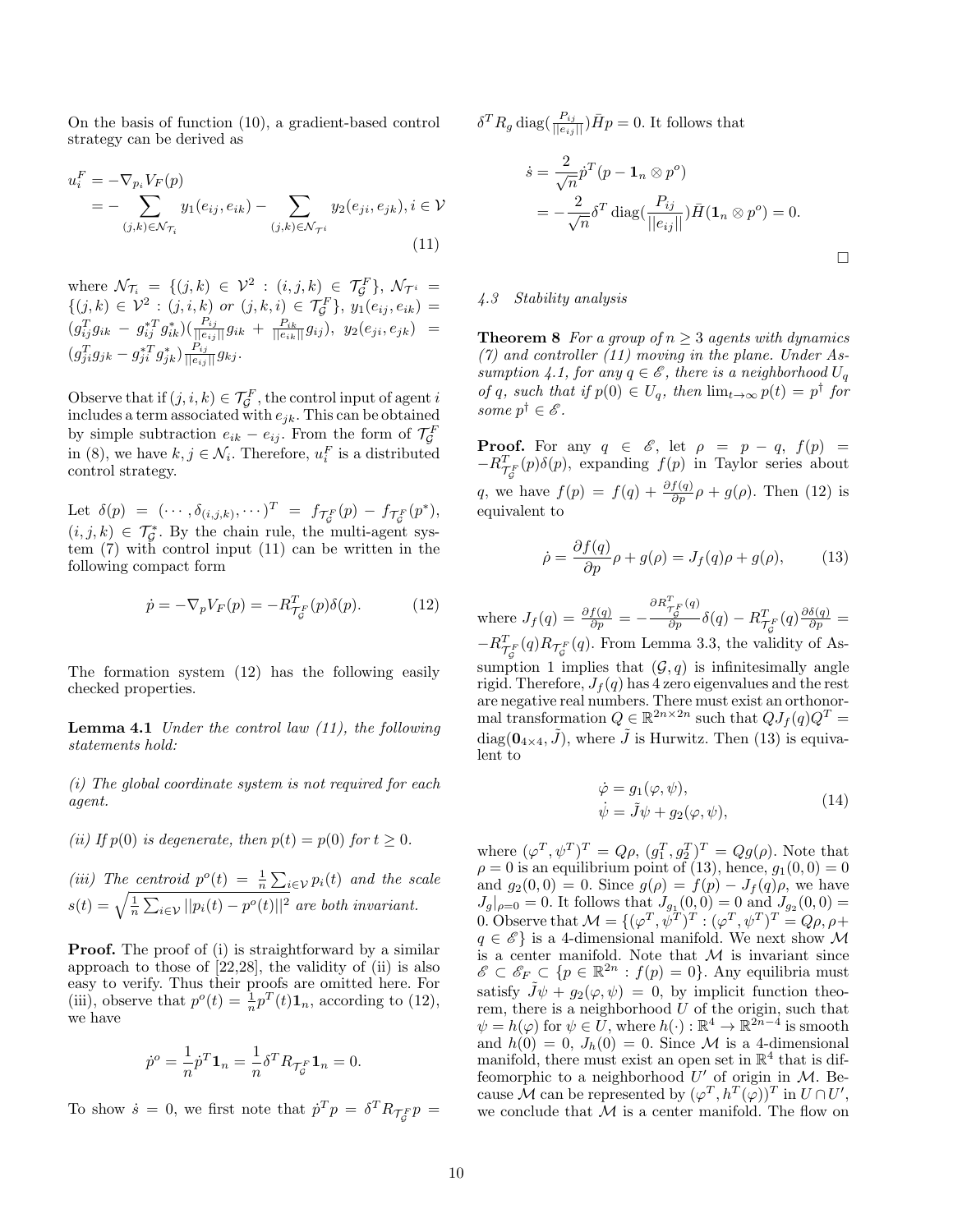the manifold  $\mathcal M$  is governed by the 4-dimensional system  $\xi = g_1(\xi, h(\xi))$  for sufficiently small  $\xi$ . Recall that  $M$  is a manifold of equilibria, we have  $\dot{\xi} = 0$ . By center manifold theory [6], for any sufficiently small  $\varphi(0), \psi(0)$ , we have  $\varphi(t) = \xi(0) + O(e^{-\gamma t}), \psi = h(\xi(0)) + O(e^{-\gamma t})$ for some  $\gamma > 0$ . This implies that  $\lim_{t \to \infty} (\varphi^T, \psi^T)^T =$  $(\xi^T(0), h^T(\xi(0)))^T \in \mathcal{M}$ . It follows that  $\lim_{t\to\infty} p(t) =$  $\lim_{t\to\infty} Q^T(\varphi^T, \psi^T)^T + q = Q^T(\xi^T(0), h^T(\xi(0)))^T + q =$  $p^{\dagger} \in \mathscr{E}$ . The proof is completed.

The difficulties in achieving global stability of the desired formation shape are two folds: (i). Observe that the equilibrium set of system (12) is  $E = \{p \in \mathbb{R}^{2n} :$  $R^T_{\mathcal{T}_{\mathcal{G}}}(p)\delta = 0$ . If  $R_{\mathcal{T}_{\mathcal{G}}^F} \in \mathbb{R}^{|\mathcal{T}_{\mathcal{G}}^F| \times 2n}$  is of full row rank, then  $p \in E$  implies  $\delta = 0$ , which yields  $p \in \mathscr{E}_F$ . However,  $R_{\mathcal{T}_{\mathcal{G}}^{F}}(p)$  varies as the formation system evolves, it is difficult to determine its rank. Moreover, once  $|\mathcal{T}_{\mathcal{G}}^F| > 2n-4$ ,  $R_{\mathcal{T}_{\mathcal{G}}^F}$  can never be of full row rank. As a result, undesired equilibria often exist for system (12). (ii). Different from displacement, distance and bearing constraints on pairwise agents, each angle constraint involves three agents. The form of  $\mathcal{T}_{\mathcal{G}}^F$  implies that only those angles in triangles can be used as constraints to determine the shape. Nevertheless, in some cases these constraints cannot uniquely determine the desired formation shape. For example, consider the framework in Fig. 5 (a), although its shape can be uniquely determined by angles, it cannot be uniquely determined by angles corresponding to  $\mathcal{T}_{\mathcal{G}}^F$ . Fig. 7 shows a counterexample that under some initial condition, the agents exponentially form an incorrect formation.

Theorem 8 actually means that by implementing the control law (11), the agents can cooperatively restore the desired formation shape under a small perturbation from any  $q \in \mathscr{E}$ , and the convergence rate is as fast as  $e^{-\gamma t}$ for some  $\gamma > 0$  dependent on q. However, it is uncertain that whether there exists a uniform exponent  $\gamma$  for all  $q \in \mathscr{E}$ . This is because  $\mathscr{E}$  is not compact, there does not exist a finite subcover containing  $\mathscr{E}.$ 

#### 4.4 Orientation and scaling control

We have shown that the angle-constrained formation has 4 degrees of freedom, which is higher than that of displacement-, distance-, and bearing-based formations. This ensures that one advantage of the angle-based formation approach is the convenience of orientation and scaling control. In this subsection, we propose an anglebased control scheme to steer all agents to form a target formation shape with pre-specified orientation and scale.

Given  $(\mathcal{G}, p^*)$  as the target formation shape satisfying Assumption 4.1, a configuration forming the target formation with desired orientation and scale can be written by  $p = c^*(I_n \otimes \mathcal{R}_o(\theta^*))p^* + \mathbf{1}_n \otimes \xi$  for some constant  $\theta^* \in [0, 2\pi), c^* \in \mathbb{R} \setminus \{0\}$  and an arbitrary translational

vector  $\xi \in \mathbb{R}^2$ . It is worth noting that  $p_i^*$  here denotes the position of agent  $i$  in the global coordinate frame. Let  $\tilde{p} = c^*(I_n \otimes \tilde{\mathcal{R}}_o(\theta^*))p^*$ , then the target equilibrium can be described as

$$
\mathscr{E}_M = \{ p \in \mathbb{R}^{2n} : p = \tilde{p} + \mathbf{1}_n \otimes \xi, \xi \in \mathbb{R}^2 \}. \tag{15}
$$

To control the orientation of the formation, it is obviously necessary that some agents should have access to the global coordinate system. To keep the target shape in a precise orientation, we will try to constrain the displacement between two adjacent agents, which is similar to [28]. Since orientation and scale of the ultimate formation are determined by these two agents, we call them leaders. It is noteworthy that any two adjacent agents can be selected as leaders, and controlling their relative position is sufficient to control the orientation and scale of the formation (this fact will be shown later). Moreover, different from [28], using angle-based approach, the target displacement between leaders can be artificially specified and does not have to satisfy a fixed length constraint.

Suppose agents  $l_1$  and  $l_2$  are leaders,  $l_1, l_2 \in \mathcal{V}$ . Then  $\tilde{p}_{l_1} - \tilde{p}_{l_2}$  is the displacement of  $l_1$  and  $l_2$  in the formation with target orientation and scale. Now we summarize the problem that we will deal with in this subsection as below.

Problem 4.2 Given a realizable target formation  $(\mathcal{G}, p^*)$  satisfying Assumption 4.1, and the target displacement  $\tilde{p}_{l_1} - \tilde{p}_{l_2}$  known by agents  $l_1$  and  $l_2$ , design a distributed control law for each agent i based on the relative position measurements  $\{p_i^i - p_j^i, j \in \mathcal{N}_i\}$ , such that  $\mathscr{E}_M$  is asymptotically stable.

To solve Problem 4.2, we consider the following set containing the target equilibrium  $\mathscr{E}_M$ 

$$
\mathcal{E}_l = \{ p \in \mathcal{E}_F : p_{l_1} - p_{l_2} = \tilde{p}_{l_1} - \tilde{p}_{l_2} \},\qquad(16)
$$

where  $\mathcal{E}_F$  is in the form (9).

The following lemma shows that once  $(\mathcal{G}, p^*)$  is infinitesimally angle rigid,  $\mathscr{E}_l$  and  $\mathscr{E}_M$  coincide near each point in  $\mathscr{E}_M$ .

**Lemma 4.2** If  $(G, p^*)$  is infinitesimally angle rigid, then for any  $q \in \mathscr{E}_M$ , there exists a neighborhood  $U_q$  of q, such that  $\mathscr{E}_M \cap U_q = \mathscr{E}_l \cap U_q$ .

**Proof.** Let 
$$
f_l(p) = \begin{pmatrix} f(p) \\ p_{l_1} - p_{l_2} \end{pmatrix} \in \mathbb{R}^{|\mathcal{T}_g^F| + 2}
$$
,  $f_M(p) =$   
 $(\dots, (p_i - p_j)^T, \dots)^T \in \mathbb{R}^{2m}$ , it follows that  $\mathscr{E}_l =$   
 $f_l^{-1}(f_l(\tilde{p}))$ ,  $\mathscr{E}_M = f_M^{-1}(f_M(\tilde{p}))$ . Since  $\mathcal{G}$  must be connected, we have rank $(\frac{\partial f_M}{\partial p})$  = rank $(\bar{H}) = 2n - 2$ , here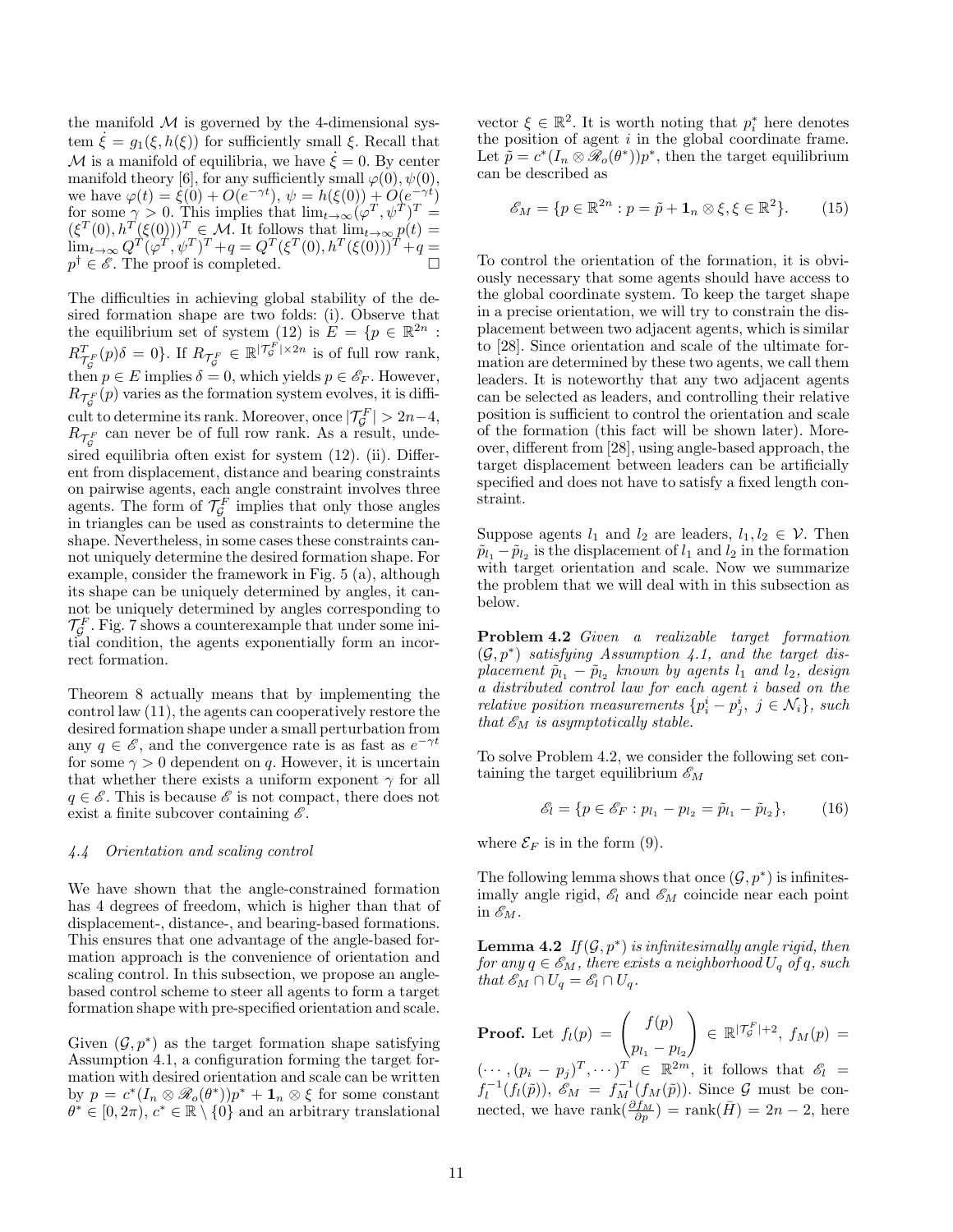H is the incidence matrix, according to Theorem 6,  $\mathscr{E}_M$ is a 2-dimensional manifold.

Next we show  $\mathscr{E}_l$  is also a 2-dimensional manifold near each  $q \in \mathscr{E}_M$ . Without loss of generality, suppose  $p_{l_1} - p_{l_2}$  is consisted of the  $(2k-1)$ -th row and  $2k$ -th row of  $\overline{H}p$ . Let  $S = [S_{ij}] \in \mathbb{R}^{2 \times 2m}$  be a matrix with  $S_{1,2k-1} = S_{2,2k} = 1$ , and  $S_{ij} = 0$  for other *i*, *j*. Then  $S\bar{H}p = p_{l_1} - p_{l_2}$  and  $\frac{\partial (p_{l_1} - p_{l_2})}{\partial p} = S\bar{H}$ . For any  $q \in \mathscr{E}_M$ , denote  $R_l(q) = \frac{\partial f_l}{\partial p}|_{p=q} = (R_{\mathcal{T}_{\mathcal{G}}^F}^T(q), (S\bar{H})^T)^T$ , it is easy to obtain  $\mathrm{null}(R_l(q)) = \mathrm{null}(\tilde{R}_{\mathcal{T}_{\mathcal{G}}^F}(q)) \cap \mathrm{null}(S\bar{H}).$  We first notice that  $(G, q)$  must be infinitesimally angle rigid, implying  $\mathrm{null}(R_{\mathcal{T}_{\mathcal{G}}^{F}}(q)) = \mathcal{S}$ , where  $\mathcal S$  is the trivial motion space shown in Lemma 3.1. We also note that  $null(SH) = (null(S) \cap range(H)) \cup null(H)$ . It can be verified that  $null(R_l(q)) = S \cap null(SH) = null(H) =$ span $\{\mathbf{1}_n \otimes I_2\}$ . Then we obtain rank $(\frac{\partial f_l}{\partial p}|_{p=q}) = 2n-2 = 0$  $\max\{\text{rank}(\frac{\partial f_l}{\partial p}) : p \in \mathbb{R}^{2n}\}, \text{ i.e., } q \text{ is a regular point of}$  $f_l$ . From [3, Proposition 2], there exists a neighborhood U of q, such that  $\mathscr{E}_l \cap U$  is a 2-dimensional manifold. Together with  $\mathscr{E}_M \subset \mathscr{E}_l$ , we have  $\mathscr{E}_M \cap U \subset \mathscr{E}_l \cap U$ . It follows that  $\mathscr{E}_l \cap U_q = \mathscr{E}_M \cap U_q$  for some  $U_q \subset U$ .  $\Box$ 

By virtue of Lemma 4.2, when the initial positions of agents are close to  $\mathscr{E}_M$ , to drive the agents into  $\mathscr{E}_M$ , it suffices to constrain  $p_{l_1} - p_{l_2}$  to be  $\tilde{p}_{l_1} - \tilde{p}_{l_2}$  while steering the agents to meet angle constraints determined by  $\mathcal{T}_{\mathcal{G}}^F$ . Therefore, we wish the agents to cooperatively minimize the following cost function

$$
V = V_F + V_M,\t\t(17)
$$

where  $V_F$  is in form (10),  $V_M = \frac{1}{2} ||\tilde{p}_{l_1} - \tilde{p}_{l_2} - (p_{l_1} - p_{l_2})||^2$ .

We propose the following gradient-based control law

$$
u_i = u_i^F + u_i^M = -\nabla_{p_i} V_F - \nabla_{p_i} V_M, \quad i \in \mathcal{V} \qquad (18)
$$

where  $u_i^F$  in form (11) is to drive agents to maintain the target shape,  $u_i^M$  is for controlling formation orientation and scale.

It is easy to see that the control law (18) is distributed and  $u_i^M = 0$  for  $i \in \mathcal{V} \setminus \{l_1, l_2\}$ . Under (18), property (i) in Lemma 4.1 also holds for the formation system, while (ii) in Lemma 4.1 becomes invalid. Moreover, during the evolution, the centroid is still invariant, but the formation scale may be changed.

Define the graph  $\mathcal{G}_l = (\mathcal{V}, \mathcal{E}_l)$ , where  $\mathcal{E}_l = \{(p_{l_1}, p_{l_2})\}$ (we do not distinguish  $(p_{l_1}, p_{l_2})$  and  $(p_{l_2}, p_{l_1})$ ). Let  $H_l \in \mathbb{R}^{1 \times n}$  be the incidence matrix and  $L_l = H_l^T H_l$  be the Laplacian matrix, corresponding to graph  $\mathcal{G}_l$ . Denote  $\bar{p} = p-\tilde{p}$ , by using control law (18), the formation system can be written in the following compact form

$$
\dot{p} = h_M(p) = -R_{\mathcal{T}_\mathcal{G}}^T(p)\delta(p) - (L_l \otimes I_2)\bar{p}(p). \tag{19}
$$

The Jacobian matrix of  $h_M$  at the desired equilibrium  $\tilde{p} \in \mathscr{E}_l$  is

$$
J_{h_M}(p)|_{p=\tilde{p}} = -\frac{\partial R^T_{\mathcal{T}_{\tilde{G}}}(\tilde{p})}{\partial p} \delta(p)|_{p=\tilde{p}}
$$
  

$$
- R_{\mathcal{T}_{\tilde{G}}}(\tilde{p}) \frac{\partial \delta(p)}{\partial p}|_{p=\tilde{p}} - (L_l \otimes I_2)|_{p=\tilde{p}}
$$
  

$$
= -(R^T_{\mathcal{T}_{\tilde{G}}}(\tilde{p}) R_{\mathcal{T}_{\tilde{G}}}(\tilde{p}) + L_l \otimes I_2) \triangleq J_M.
$$

The following theorem shows the effectiveness of our control strategy.

**Theorem 9** For a group of  $n \geq 3$  agents with dynamics (7) and controller (18) moving in the plane. Under Assumption 4.1,  $\mathscr{E}_M$  is locally exponentially stable.

Proof. By Lemma 4.2, we only have to show local exponential stability of  $\mathscr{E}_l$ . Note that system (19) has a similar form to [28, Equation (9)]. Moreover,  $null(J_M)$  =  $null(R_l(\tilde{p})) = \text{span}\{\mathbf{1}_n \otimes I_2\}$ , where  $R_l$  is the matrix defined in the proof of Lemma 4.2. Through a process similar to the proof of [28, Theorem 3], it can be shown that  $\mathscr{E}_l$  is locally exponentially stable. By Lemma 4.2,  $\mathscr{E}_M$  is also locally exponentially stable.  $\hfill \square$ 

#### 5 Simulations

In this section, by considering 5 autonomous agents moving in the plane, we present three numerical examples to illustrate the effectiveness of the theoretical findings.

Example 5.1 Consider regular pentagon described by the framework in Fig. 5 (a) as the target formation shape  $(\mathcal{G}, p^*)$ . The set of desired angle in- ${\it formation\_should\_be} \ \{g_{12}^{*T}g_{13}^{*} \ = \ 0.8090, g_{13}^{*T}g_{14}^{*} \ =$  $(0.8090, g_{14}^{*T}g_{15}^{*} = 0.8090, g_{21}^{*T}g_{23}^{*} = -0.3090, g_{31}^{*T}g_{34}^{*} =$  $(0.3090, g_{41}^{*T}g_{45}^{*} = 0.8090\}$ . Note that G is a triangulated Laman graph, and  $(\mathcal{G}, p^*)$  is strongly nondegenerate. That is, Assumption 4.1 holds. Without loss of generality, choose  $q_i = (\cos(\frac{2\pi}{5}i), \sin(\frac{2\pi}{5}i))^T, i = 1, \cdots, 5.$ Then  $q = (q_1^T, \dots, q_n^T)^T \in \mathscr{E}$ . Set the initial position vector of the agents as  $p(0) = q + r$ , where  $r \in \mathbb{R}^{10}$ is a perturbation, each component of r is a pseudorandom value drawn from the uniform distribution on  $(-0.5, 0.5)$ . By implementing the control law  $(11)$ , Fig.  $6(a)$  is obtained, which shows that the desired formation shape can be formed by our formation strategy. Fig. 6 (b) describes the evolution of  $V_F(t)$ , where  $V_F(t)$  is in form (10). It can be observed that  $V_F(t) \leq e^{-0.1t} V_F(0)$ for all  $t \geq 0$ , implying exponential convergence of the formation system. In conclusion, the simulation result illustrates Theorem 8.

In fact, when we repeat the simulation by choosing other values of r in the same way as above, it can always be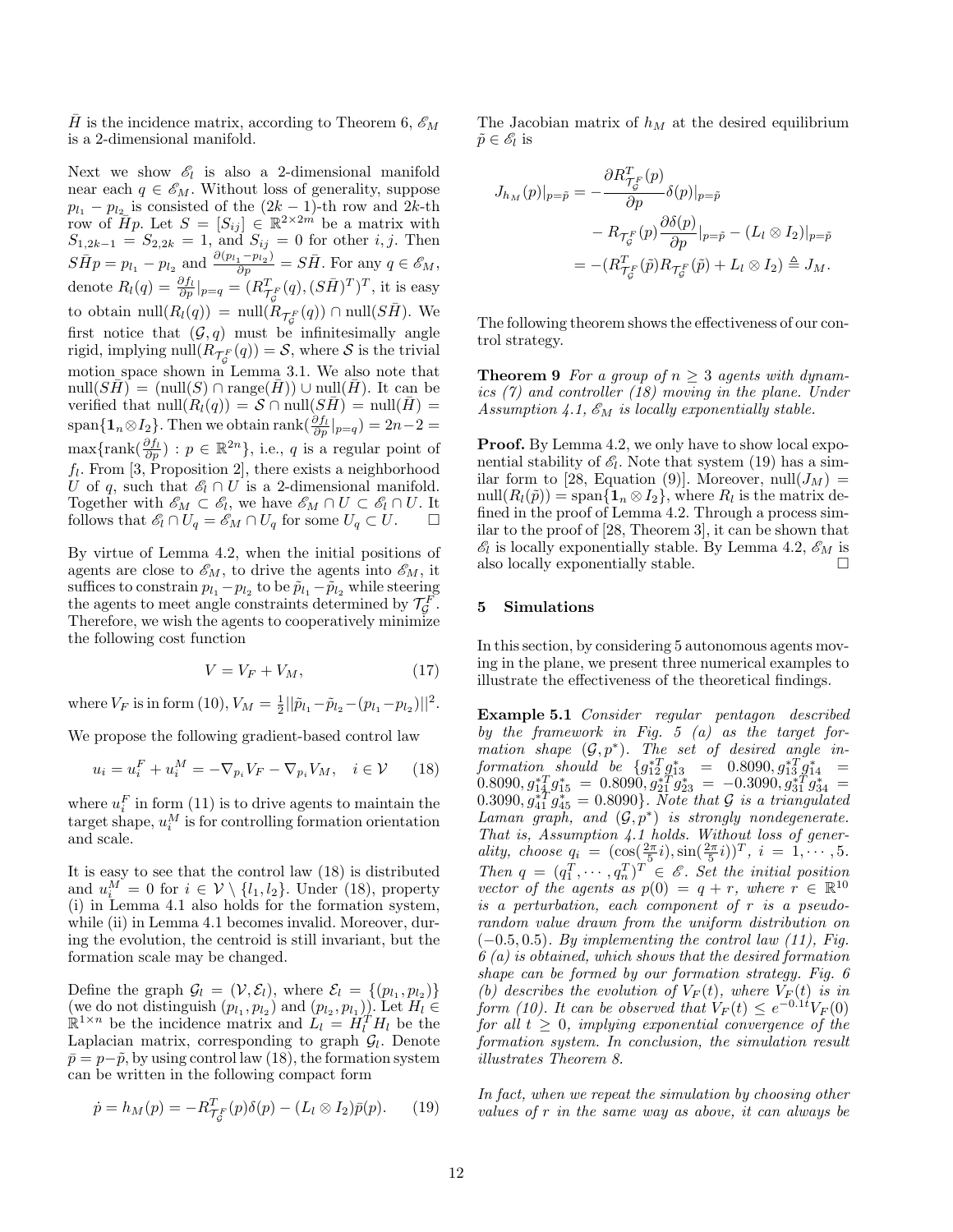

Fig.  $6.$  (a) Under control law  $(11)$ , the agents asymptotically form a regular pentagon. (b)  $V_F(t)$  vanishes to zero in an exponential speed.



exponential speed. tinct to regular pentagon. (b)  $V_F(t)$  vanishes to zero in an 1.5 Fig. 7. (a) Under control law (11), the agents with a set of random initial positions asymptotically form a shape dis-

 $when we select each component of r from the uniform dis-$ -0.5 target formation shape is eventually formed. Moreover,  $obtained that V<sub>F</sub> vanishes to zero exponentially and the$ tribution on  $(-1, 1)$ , the target formation shape can still domly set, it is shown that all the angle constraints are 0.2  $\sim$  $target$  formation shape is not eventually formed. This is  $speed, i.e., V<sub>F</sub> vanishes to zero exponentially, whereas the$ straints can usually be satisfied with an exponentially fast sizable. In Fig. 7, the initial positions of agents are ranformed by  $q$  is 1.176, therefore, the attraction region is 1 U because that  $\mathcal{T}_{\mathcal{G}}^F$  is not sufficient for  $(\mathcal{G}, p^*)$  to be globexponentially satisfied, but the agents form an incorrect be formed in most cases. In other cases, the angle conally angle rigid. Note that the edge length of the pentagon shape.

Example 5.2 Consider the framework in Fig. 5 (b) as the target formation. According to  $(8)$ , the set of desired angle information should be  $\int_4 g_{13}^{*T} g_{14}^{*} = 0.8090, g_{14}^{*T} g_{15}^{*} =$  $(0.8090, g_{31}^{*T}g_{34}^{*} = 0.3090, g_{41}^{*T}g_{45}^{*} = 0.8090\}.$  Under the same initial condition as in Example 5.1, although  $V_F$ vanishes to zero exponentially, the control law (11) cannot stabilize the target formation, as shown in Fig. 8. This is because the angle constraints determined by  $\mathcal{T}^F_{\mathcal{G}}$  are not sufficient to determine angle rigidity of the framework.

Example 5.3 In this example, we control orientation and scale of the formation formed in Example 5.1 by implementing the control input (18). Let agents 3 and 4 be the two leaders. Now we aim to drive the direction of  $p_3$  –



Fig. 8. (a) Under control law (11), the agents asymptotically form a shape distinct to a regular pentagon. (b)  $V_F(t)$  vanishes to zero in an exponential speed.



(b)  $V(t)$  vanishes to zero exponentially. other regular pentagon with desired orientation and scale. formed by all agents is asymptotically transformed into an-Fig. 9. (a) Under control law (18), the regular pentagon

observe the validity of Theorem 9. agents and the evolution of  $\tilde{V}(t)$  in (17), in which we can  $\tilde{p}_3 - \tilde{p}_4 = (-0.5, 0)^T$ . Fig. 9 shows the trajectories of  $suffices$  to set the target displacement between two leaders system, while setting the length of each edge as 0.5. It  $p_4$  to be horizontal with respect to the global coordinate

### 6 Conclusion

In this paper, we have developed an angle rigidity theory to study when a framework in the plane can be determined by angles uniquely up to translations, rotations, scalings and reflections. We have also proved that the shape of a triangulated framework can always be uniquely determined by angles. On the basis of the proposed angle rigidity theory, a distributed formation controller has been designed for formation shape stabilization. We have proved that by implementing our control strategy, a formation containing a strongly nondegenerate triangulated framework is locally exponentially stable. Taking the advantage of high degrees of freedom, we have proposed a distributed control strategy, which can drive agents to stabilize a target formation shape with prescribed orientation and scale.

The angle rigidity theory proposed in this paper is only for graphs in the plane, similar definitions can be easily extended to higher dimensional spaces, but many properties of angle rigidity may become invalid. This is because many theoretical tools we have used cannot be di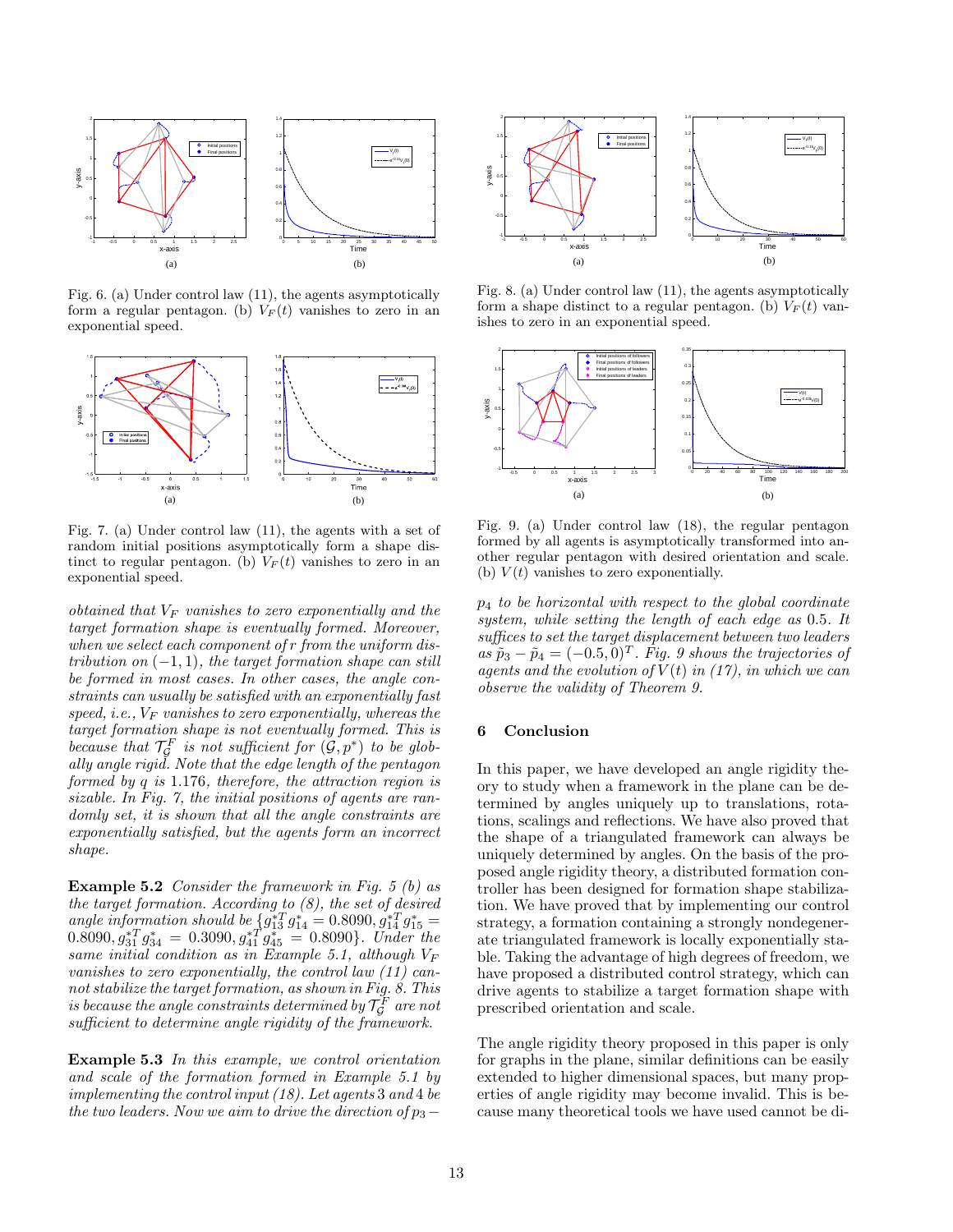rectly applied to the higher dimensional case. We leave the angle rigidity theory in higher dimensional spaces as the future work. Moreover, the controller we presented requires agents to sense relative position states. We will try to design a bearing-only control law in future.

#### References

- [1] B. D. O. Anderson, C. Yu, B. Fidan, and J. Hendrickx. Rigid graph control architectures for autonomous formations. IEEE Control Systems Magazine, 28(6):48–63, 2008.
- [2] M. Aranda, G. López-Nicolás, C. Sagüés, and M. M. Zavlanos. Distributed formation stabilization using relative position measurements in local coordinates. IEEE Transactions on Automatic Control, 61(12):3925–3935, 2016.
- [3] L. Asimow and B. Roth. The rigidity of graphs. Transactions of the American Mathematical Society, 245:279–289, 1978.
- [4] A. N. Bishop, I. Shames, and B. D. O. Anderson. Stabilization of rigid formations with direction-only constraints. In in Proceedings of the 50th IEEE Conference on Decision and Control and European Control Conference, Orlando, FL, pages 746–752, 2011.
- [5] I. Buckley and M. Egerstedt. Infinitesimally shape-similar motions using relative angle measurements. In in Proceedings of IEEE/RSJ International Conference on Intelligent Robots and Systems, Vancouver, BC, Canada, pages 1077–1082, 2017.
- [6] J. Carr. Applications of centre manifold theory. Springer-Verlag, New York, 1981.
- [7] X. Chen, M. A. Belabbas, and T. Başar. Global stabilization of triangulated formations. SIAM Journal on Control and Optimization, 55(1):172–199, 2017.
- [8] S. Coogan and M. Arcak. Scaling the size of a formation using relative position feedback. Automatica, 48(10):2677– 2685, 2012.
- [9] J. J. Dongarra, C. B. Moler, J. R. Bunch, and G. W. Stewart. LINPACK users' guide. SIAM, Philadelphia, 1979.
- [10] T. Eren. Formation shape control based on bearing rigidity. International Journal of Control, 85(9):1361–1379, 2012.
- [11] T. Eren, W. Whiteley, A. S. Morse, P. N. Belhumeur, and B. D. O. Anderson. Sensor and network topologies of formations with direction, bearing, and angle information between agents. In Proceedings of the 42nd IEEE Conference on Decision and Control, pages 3064–3069, 2003.
- [12] J. A. Fax and R. M. Murray. Information flow and cooperative control of vehicle formations. IEEE Transactions on Automatic Control, 49(9):1465–1476, 2004.
- [13] B. Hendrickson. Conditions for unique graph realizations. SIAM Journal on Computing, 21(1):65–84, 1992.
- [14] G. Jing, G. Zhang, H. W. Lee, and L. Wang. Weak rigidity theory and its application to formation stabilization. SIAM Journal on Control and Optimization, 56(3):2248–2273, 2018.
- [15] G. Jing, Y. Zheng, and L. Wang. Consensus of multiagent systems with distance-dependent communication networks. IEEE Transactions on Neural Networks and Learning Systems, 28:2712–2726, 2016.
- [16] L. Krick, M. E. Broucke, and B. A. Francis. Stabilization of infinitesimally rigid formations of multi-robot networks. International Journal of Control, 82(3):423–439, 2009.
- [17] J. Lee. Introduction to smooth manifolds. Springer, New York, 2000.
- [18] L. Liberti, C. Lavor, N. Maculan, and A. Mucherino. Euclidean distance geometry and applications. SIAM Review, 56(1):3–69, 2014.
- [19] Z. Lin, L. Wang, Z. Chen, M. Fu, and Z. Han. Necessary and sufficient graphical conditions for affine formation control. IEEE Transactions on Automatic Control, 61(10):2877–2891, 2016.
- [20] G. Michieletto, A. Cenedese, and A. Franchi. Bearing rigidity theory in se (3). In in Proceedings of the 55th IEEE Conference on Decision and Control, Las Vegas, USA, pages 5950–5955, 2016.
- [21] S. Mou, M. A. Belabbas, A. S. Morse, Z. Sun, and B. D. O. Anderson. Undirected rigid formations are problematic. IEEE Transactions on Automatic Control, 61(10):2821–2836, 2016.
- [22] K. K. Oh and H. S. Ahn. Formation control of mobile agents based on inter-agent distance dynamics. Automatica, 47(10):2306–2312, 2011.
- [23] K. K. Oh, M. C. Park, and H. S. Ahn. A survey of multiagent formation control. Automatica, 53:424–440, 2015.
- [24] R. Olfati-Saber, J. A. Fax, and R. M. Murray. Consensus and cooperation in networked multi-agent systems. Proceedings of the IEEE, 95(1):215–233, 2007.
- [25] W. Ren and E. Atkins. Distributed multi-vehicle coordinated control via local information exchange. International Journal of Robust and Nonlinear Control, 17(10-11):1002–1033, 2007.
- [26] F. Schiano, A. Franchi, D. Zelazo, and P. R. Giordano. A rigidity-based decentralized bearing formation controller for groups of quadrotor uavs. In in Proceedings of IEEE/RSJ International Conference on Intelligent Robots and Systems, Daejeon, Korea, pages 5099–5106, 2016.
- [27] T. H. Summers, C. Yu, S. Dasgupta, and B. D. O. Anderson. Control of minimally persistent leader-remote-follower and coleader formations in the plane. IEEE Transactions on Automatic Control, 56(12):1255–1268, 2011.
- [28] Z. Sun, M. C. Park, B. D. O. Anderson, and H. S. Ahn. Distributed stabilization control of rigid formations with prescribed orientation. Automatica, 78:250–257, 2017.
- [29] L. Wang, H. Shi, T. Chu, W. Zhang, and L. Zhang. Aggregation of foraging swarms. Lecture Notes in Artificial Intelligence, 3339:766–777, 2004.
- [30] L. Wang and F. Xiao. Finite-time consensus problems for networks of dynamic agents. IEEE Transactions on Automatic Control, 55(4):950–955, 2007.
- [31] L. Wang and F. Xiao. A new approach to consensus problems in discrete-time multiagent systems with time-delays. Science in China Series F: Information Sciences, 50(4):625–635, 2007.
- [32] F. Xiao, L. Wang, J. Chen, and Y. Gao. Finite-time formation control for multi-agent systems. Automatica, 45(11):2605– 2611, 2009.
- [33] C. Yu, B. D. O. Anderson, S. Dasgupta, and B. Fidan. Control of minimally persistent formations in the plane. SIAM Journal on Control and Optimization, 48(1):206–233, 2009.
- [34] D. Zelazo, A. Franchi, H. H. Bülthoff, and P. Robuffo Giordano. Decentralized rigidity maintenance control with range measurements for multi-robot systems. The International Journal of Robotics Research, 34(1):105–128, 2015.
- [35] D. Zelazo, A. Franchi, and P. R. Giordano. Rigidity theory in se(2) for unscaled relative position estimation using only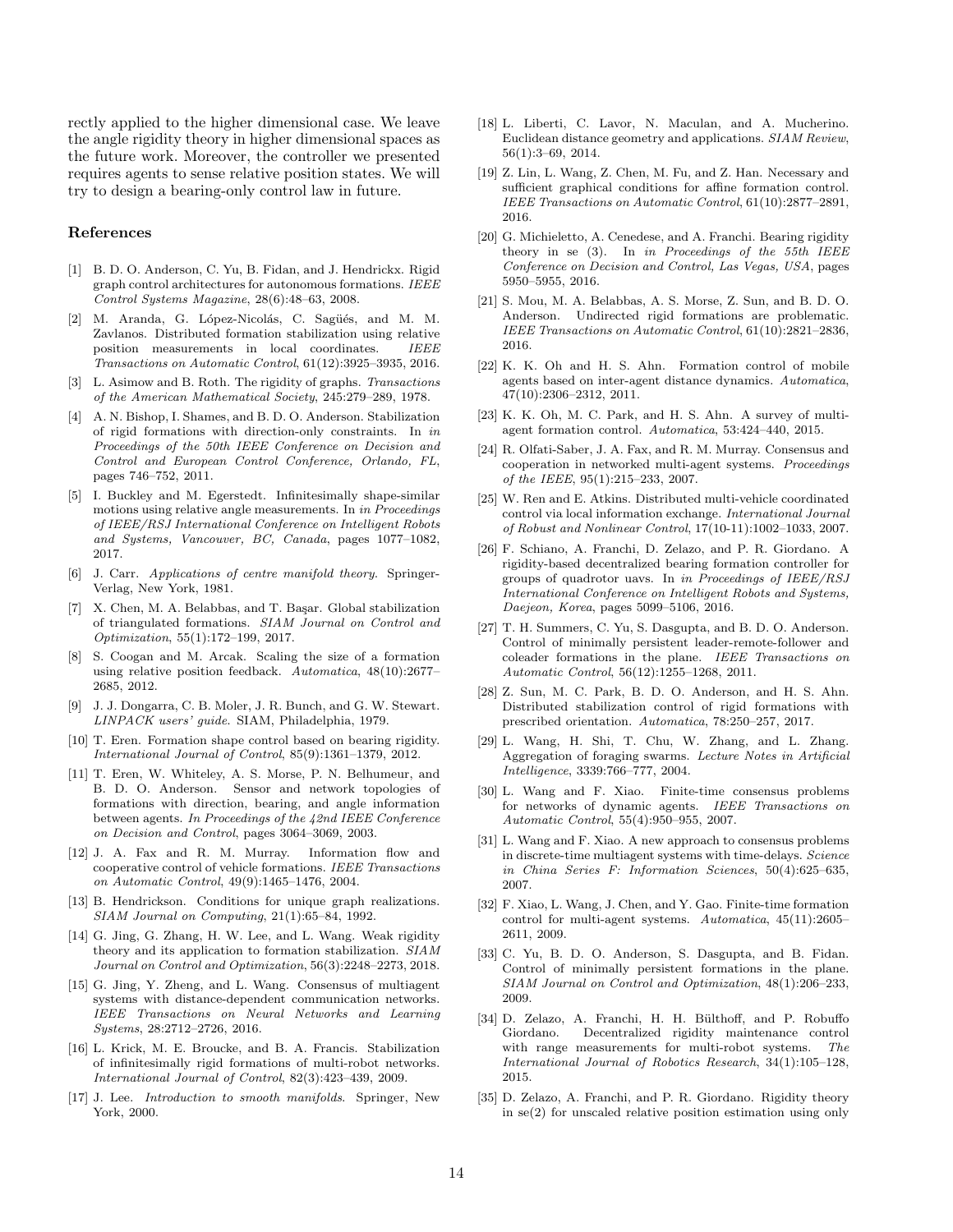bearing measurements. In in Proceedings of European Control Conference, Strasbourg, France, pages 2703–2708, 2014.

- [36] D. Zelazo, P. R. Giordano, and A. Franchi. Bearing-only formation control using an  $se(2)$  rigidity heory. In in Proceedings of the 54th IEEE Conference on Decision and Control, Osaka, Japan, pages 6121–6126, 2015.
- [37] S. Zhao, F. Lin, K. Peng, B. M. Chen, and T. H. Lee. Distributed control of angle-constrained cyclic formations using bearing-only measurements. Systems & Control Letters, 63:12–24, 2014.
- [38] S. Zhao, Z. Sun, D. Zelazo, M. Trinh, and H. Ahn. Laman graphs are generically bearing rigid in arbitrary dimensions. Arxiv preprint: 1703.04035, 2017.
- [39] S. Zhao and D. Zelazo. Bearing rigidity and almost global bearing-only formation stabilization. IEEE Transactions on Automatic Control, 61(5):1255–1268, 2016.
- [40] S. Zhao and D. Zelazo. Translational and scaling formation maneuver control via a bearing-based approach. IEEE Transactions on Control of Network Systems, 4(3):429–438, 2017.

#### 7 Appendix. A: Proof of Theorem 3

Necessity. Since  $null(R_{\mathcal{T}_{\mathcal{G}}^*}) = (null(R_g) \cap \text{range}(R_B)) \cup$  $\text{null}(R_B)$ ,  $\dim(\text{null}(R_{\mathcal{T}_{\mathcal{G}}^*}))$  reaches its minimum only if  $dim(null(R_B))$  is minimal. Recall that it always holds that null $(R_B) \supseteq S_s \cup S_t$ , once  $(\mathcal{G}, p)$  is infinitesimally angle rigid, it must hold that null $(R_B(p)) = S_s \cup S_t$ . That is,  $(\mathcal{G}, p)$  is infinitesimally bearing rigid.

Sufficiency. Note that  $R_{\mathcal{T}_{\mathcal{G}}^*} = R_g R_B$ , and infinitesimal bearing rigidity implies null $(R_B) = S_t \cup S_s$ . To show  $\text{null}(R_{\mathcal{L}^*_{\mathcal{G}}}) = \mathcal{S}$ , it suffices to show that for any  $\eta \in$ null $(R_q)$ ∩range $(R_B)$ , we have  $\eta = R_Bq$  for some  $q \in \mathcal{S}_r$ .

Suppose  $\eta = R_B v$  and  $R_q \eta = R_g R_B v = 0$  for some  $v = (v_1^T, \dots, v_n^T)^T \in \mathbb{R}^{2n}$ . Let  $g_{ij}^T g_{ik}$  be a component of  $f_{\mathcal{G}}$  such that  $g_{ij}$  and  $g_{ik}$  are not collinear. Then  $R_{\mathcal{T}_{\mathcal{G}}^{*}}v=0$ implies that  $\frac{\partial g_{ij}^T g_{ik}}{\partial g} \text{diag}\left(\frac{P_{ij}}{||e_{ij}||}\right) \bar{H}v = 0$ , which is equivalent to

$$
e_{ik}^T P_{ij}(v_i - v_j) + e_{ij}^T P_{ik}(v_i - v_k) = 0.
$$
 (20)

Note that for any nonzero vectors  $x, y \in \mathbb{R}^2$ ,  $P(x)y$ is perpendicular to  $x$ . Therefore, there always exist  $c_{ij}, c_{ik} \in \mathbb{R}$  such that

$$
P_{ij}(v_i - v_j) = c_{ij}\mathcal{R}_o(\frac{\pi}{2})g_{ij}, \ P_{ik}(v_i - v_k) = c_{ik}\mathcal{R}_o(\frac{\pi}{2})g_{ik}.
$$
\n(21)

It follows that

$$
v_i - v_j = c_{ij} \mathcal{R}_o(\frac{\pi}{2}) g_{ij} + c'_{ij} g_{ij}, \ v_i - v_k = c_{ik} \mathcal{R}_o(\frac{\pi}{2}) g_{ik} + c'_{ik} g_{ik}
$$
\n(22)

for some  $c'_{ij}, c'_{ik} \in \mathbb{R}$ . Substituting (21) into (20), we have

$$
c_{ij}e_{ik}^T \mathcal{R}_o(\frac{\pi}{2})g_{ij} + c_{ik}e_{ij}^T \mathcal{R}_o(\frac{\pi}{2})g_{ik} = 0.
$$

Note also that  $\mathscr{R}_{o}^{T}(\frac{\pi}{2}) = -\mathscr{R}_{o}(\frac{\pi}{2})$ , then we have

$$
(c_{ij}||e_{ik}||-c_{ik}||e_{ij}||)g_{ij}^T \mathscr{R}_o(\frac{\pi}{2})g_{ik}=0.
$$

Since  $g_{ij}$  and  $g_{ik}$  are not collinear,  $g_{ij}^T \mathscr{R}_o(\frac{\pi}{2}) g_{ik} \neq 0$ . It follows that  $c_{ij} ||e_{ik} || = c_{ik} ||e_{ij} ||$ . That is,  $c_{ij} = c_{ijk} ||e_{ij} ||$ ,  $c_{ik} = c_{ijk} ||e_{ik}||$  for some  $c_{ijk} \in \mathbb{R}$ . Together with (22), we have

$$
v_i - v_j = c_{ijk} \mathcal{R}_o(\frac{\pi}{2}) e_{ij} + \bar{c}_{ij} e_{ij},
$$
  

$$
v_i - v_k = c_{ijk} \mathcal{R}_o(\frac{\pi}{2}) e_{ik} + \bar{c}_{ik} e_{ik},
$$
 (23)

where  $\bar{c}_{ij} = c'_{ij}/||e_{ij}||$ ,  $\bar{c}_{ik} = c'_{ik}/||e_{ik}||$ .

So far we have proved that if  $(i, j, k) \in \mathcal{T}_{\mathcal{G}}^*$  and  $g_{ij}$  is not collinear with  $g_{ik}$ , then (23) holds for some  $c_{ijk} \in \mathbb{R}$ . In the following, by constructing a  $\mathcal{T}_{\mathcal{G}}^*$ , we will show that there exists a common constant  $c \in \mathbb{R}$  such that  $v_i - v_j = c\mathcal{R}_o(\frac{\pi}{2})e_{ij} + \bar{c}_{ij}e_{ij}$  for all  $(i, j) \in \mathcal{E}$ .

Now we construct a set  $\mathcal{T}_{\mathcal{G}}^* \subseteq \mathcal{T}_{\mathcal{G}}$  such that  $g_{ij}$  and  $g_{ik}$ are not collinear for all  $(i, j, k) \in \mathcal{T}_{\mathcal{G}}^*$ . Since  $(\mathcal{G}, p)$  is infinitesimally bearing rigid, from Lemma 2.1 and Lemma 2.2, for any vertex  $i$ , there exist at least two neighbors  $j, k \in \mathcal{N}_i$  such that  $g_{ij}$  and  $g_{ik}$  are not collinear. As a result, we can divide  $\mathcal{N}_i$  into two sets  $\hat{\mathcal{N}}_i$  and  $\check{\mathcal{N}}_i$ , such that for any  $j \in \hat{\mathcal{N}}_i$  and  $k \in \check{\mathcal{N}}_i$ ,  $g_{ij}$  and  $g_{ik}$  are not collinear. We construct a set  ${}^{i}T_{\mathcal{G}}^{*}$  by the following two steps:

Step 1. Select a vertex  $j_1 \in \hat{\mathcal{N}}_i$  randomly, let  $(i, j_1, k)$  (if  $j_1 < k$ ) or  $(i, k, j_1)$  (if  $j_1 > k$ ) for all  $k \in \check{\mathcal{N}}_i$  be an element of  ${}^{i} \mathcal{T}_{\mathcal{G}}^{*}$ .

Step 2. Select a vertex  $k_1 \in \check{\mathcal{N}}_i$  randomly, let  $(i, j, k_1)$  (if  $j < k_1$ ) or  $(i, k_1, j)$  (if  $j > k_1$ ) for all  $j \in \hat{\mathcal{N}}_i \setminus \{j_1\}$  be an element of  ${}^{i} \mathcal{T}_{\mathcal{G}}^{*}$ .

Let  $\mathcal{T}_{\mathcal{G}}^* = \cup_{i \in \mathcal{V}} i \mathcal{T}_{\mathcal{G}}^*$ . It is obvious that for any  $i, j, k \in \mathcal{T}_{\mathcal{G}}^*$ ,  $g_{ij}$  and  $g_{ik}$  are not collinear. Now we regard each edge  $(i, j)$  of G as a vertex of  $\mathcal{G}'$ ,  $(i, j)$  and  $(i, k)$  are adjacent if  $(i, j, k)$  or  $(i, k, j)$  belongs to  $\mathcal{T}_{\mathcal{G}}^*$ . By our approach for construction of  ${}^{i} \mathcal{T}_{\mathcal{G}}^{*}$ , it is easy to see that for any  $i \in \mathcal{V}$ and  $j, k \in \mathcal{N}_i$ ,  $(i, j)$  and  $(i, k)$  are either adjacent or both neighbors of  $(i, j_1)$  or  $(i, k_1)$ . Therefore, the graph  $\mathcal{G}'$ corresponding to  $\mathcal{T}_{\mathcal{G}}^*$  is connected. We regard  $c_{ij}$  as the state corresponding to  $(i, j)$  if  $v_i - v_j = c_{ij} \mathscr{R}_o(\frac{\pi}{2}) e_{ij} +$  $\bar{c}_{ij} e_{ij}$ . Note that (23) implies that if  $(i, j)$  and  $(i, k)$  are adjacent, they share a common state  $c_{ijk} \in \mathbb{R}$ . Since  $\mathcal{G}'$  is connected, all edges in  $\mathcal{G}'$  have a consensus state  $c \in \mathbb{R}$ . That is,  $v_i - v_j = c\Re_o(\frac{\pi}{2})e_{ij} + \bar{c}_{ij}e_{ij}$  for all  $(i, j) \in \mathcal{E}$ .

This implies that  $\bar{H}v = c(I_m \otimes \mathscr{R}_o(\frac{\pi}{2}))\bar{H}p + \bar{C}\bar{H}p$ , where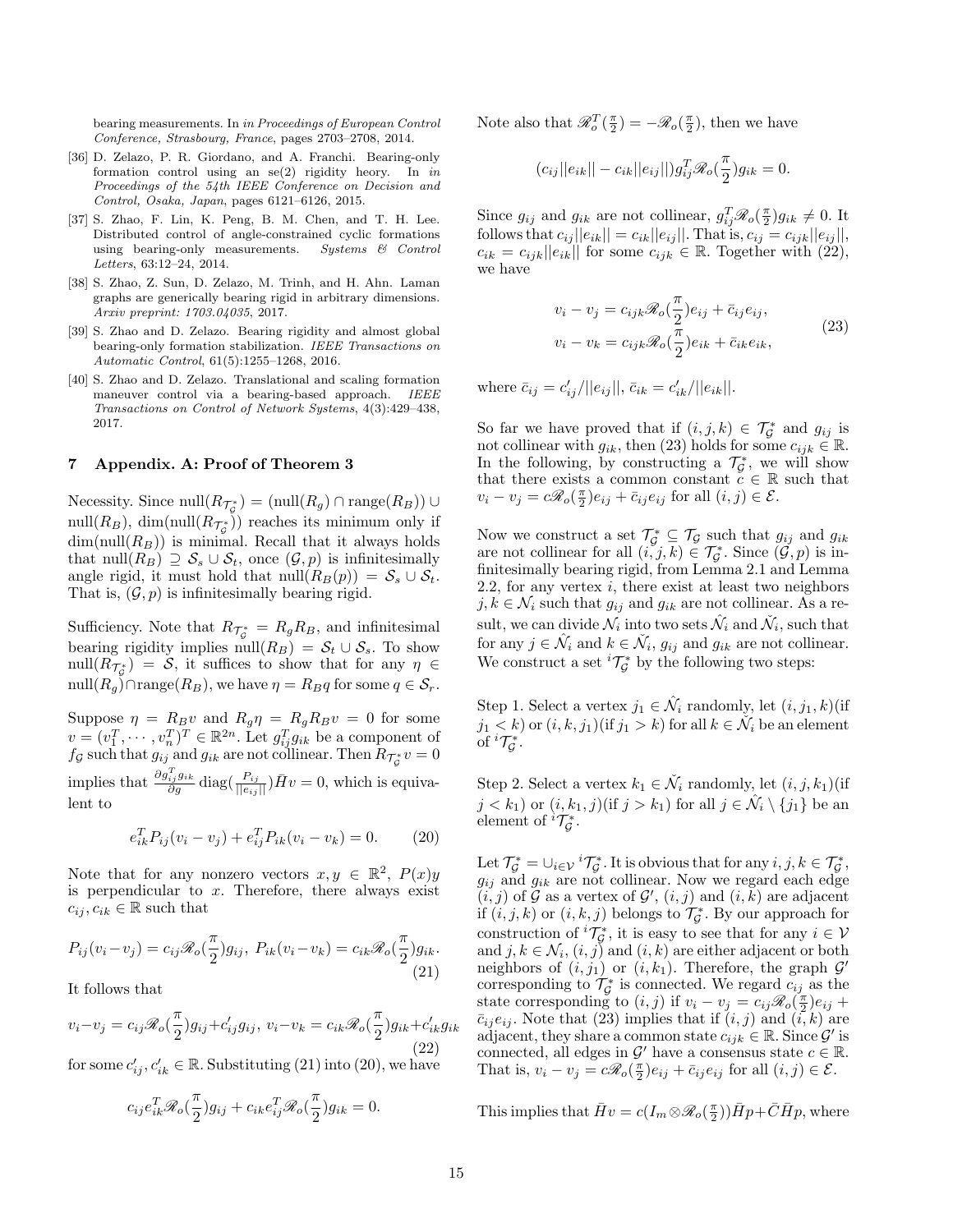$\overline{C} = \text{diag}(\overline{c}_{ij}) \otimes I_2$ . Then

$$
\eta = R_B v = \text{diag}\left(\frac{P_{ij}}{||e_{ij}||}\right) \bar{H} v
$$
\n
$$
= \text{diag}\left(\frac{P_{ij}}{||e_{ij}||}\right) c (I_m \otimes \mathcal{R}_o(\frac{\pi}{2})) (H \otimes I_2) p + \text{diag}\left(\frac{P_{ij}}{||e_{ij}||}\right) \bar{C} \bar{H} p \qquad (1 - 2x_1^2)^2 + (-2x_1x_2)^2 = 1 - 4x_1^2 + 4x_1^4 + 4x_1^2x_2^2
$$
\n
$$
= 1 - 4x_1^2 + 4x_1^2(x_1^2 + x_2^2) = 1.
$$
\n
$$
= \text{diag}\left(\frac{P_{ij}}{||e_{ij}||}\right) (H \otimes I_2) c (I_n \otimes \mathcal{R}_o(\frac{\pi}{2})) p
$$
\n
$$
= R_B c (I_n \otimes \mathcal{R}_o(\frac{\pi}{2})) p.
$$
\n
$$
\text{(iv) From the proof for (iii), it suffices to find suitable}
$$
\n
$$
x \text{ such that } 1 - 2x_1^2 = \cos \theta, 1 - 2x_2^2 = -\cos \theta, \text{ and}
$$

Since  $c(I_n \otimes \mathcal{R}_o(\frac{\pi}{2}))p \in \mathcal{S}_r$ , the proof is completed.

#### 8 Appendix. B: Proof of Theorem 4

We first present some lemmas that are required to prove Theorem 4.

In [9], the authors showed that for a positive semidefinite matrix  $A \in \mathbb{R}^{n \times n}$  with rank $(A) = r$ , if  $\Pi^T A \Pi = R^T R$  for a specified permutation matrix  $\Pi \in \mathbb{R}^{n \times n}$ , where  $R \in \mathbb{R}^{r \times n}$ , then this Cholesky decomposition is unique. Here the uniqueness of Cholesky decomposition implies that if  $\overline{R}^T \overline{R} = \Pi^T A \Pi$  for some  $\bar{R} \in \mathbb{R}^{r \times n}$ , then  $R = \mathscr{R}\bar{R}$  for some  $\mathscr{R} \in O(2)$ . It is straightforward to obtain the following lemma.

**Lemma 8.1** For a matrix  $R \in \mathbb{R}^{r \times n}$  with rank $(R) = r$ , if  $R^T R = \bar{R}^T \bar{R}$  for some  $\bar{R} \in \mathbb{R}^{r \times n}$ , then  $R = \mathscr{R} \bar{R}$  for some  $\mathscr{R} \in O(r)$ .

Let  $\mathcal{H}_x = \mathcal{H}(x) \triangleq I_2 - 2xx^T$  be a Householder transformation, here  $x \in \mathbb{R}^2$  is a unit vector. Geometrically,  $\mathscr{H}_x y$  with  $y \in \mathbb{R}^2$  is a reflection of y about the vector which is perpendicular to  $x$ . We list some properties of  $\mathcal{H}_x$  in the following lemma.

**Lemma 8.2** For any given unit vectors  $x, y \in \mathbb{R}^2$ ,  $\mathscr{H}_x$ has the following properties:

$$
(i) \mathcal{H}_x^T = \mathcal{H}, \mathcal{H}_x^2 = I_2;
$$

(ii)  $\mathcal{H}_x = \mathcal{R}_e(\theta)$  for some  $\theta \in [0, 2\pi)$ ;

(iii) For any  $\theta \in [0, 2\pi)$ , there exists a unit vector  $z \in \mathbb{R}^2$ such that  $\mathscr{H}_z = \mathscr{R}_e(\theta)$ ;

(iv) The eigenspace of  $\mathcal{H}_x$  associated with the eigenvalue 1 is span $\{x^{\perp}\}.$ 

Proof. The statements in (i) and (ii) are easy to verify, thus the proofs are omitted here. Now we prove the rest of statements.

(iii) Let 
$$
x = (x_1, x_2)^T
$$
, then  $H_x = I - 2x x^T = \begin{pmatrix} 1 - 2x_1^2 & -2x_1x_2 \\ -2x_1x_2 & 1 - 2x_2^2 \end{pmatrix}$ . It suffices to show that  $1 - 2x_1^2 =$ 

 $-(1-2x_2^2)$  and  $(1-2x_1^2)^2+(-2x_1x_2)^2=1$ . Since  $x_1^2 + x_2^2 = 1$ , the first equality obviously holds. For the

x such that  $1 - 2x_1^2 = \cos \theta$ ,  $1 - 2x_2^2 = -\cos \theta$ , and  $-2x_1x_2 = \sin \theta$ . If  $\theta \in [0, \pi)$ , we can obtain a solution as  $x_1 = \sqrt{\frac{1-\cos\theta}{2}}$ ,  $x_2 = -\sqrt{\frac{1-\cos\theta}{2}}$ . If  $\theta \in [\pi, 2\pi)$ , a solution is  $x_1 = \sqrt{\frac{1-\cos\theta}{2}}, x_2 = \sqrt{\frac{1-\cos\theta}{2}}.$ 

(v) Let  $y \in \mathbb{R}^2$  be a vector such that  $H_x y = y$ , then  $y - 2x^T yx = y$ , which holds if and only if  $x^T y = 0$ , i.e.,  $y = cx^{\perp}$  for some constant  $c \in \mathbb{R}$ .

With the aid of Lemma 8.2, we can establish the following result.

**Lemma 8.3** If  $A\eta = B\eta$ , where  $A, B \in O(2)$ , and  $\eta \in$  $\mathbb{R}^2$  is a unit vector, then  $A = B$  or  $A = B\mathcal{H}_{\eta^{\perp}}$ .

Proof. Note that a 2-dimensional orthogonal matrix is either a rotation matrix or a reflection matrix. Without loss of generality, we discuss the problem in three cases:

Case 1.  $A = \mathcal{R}_o(\alpha)$ ,  $B = \mathcal{R}_o(\beta)$  for some  $\alpha, \beta \in [0, 2\pi)$ . Then  $\mathscr{R}_o(\alpha)\eta = \mathscr{R}_o(\beta)\eta$ , implying  $\mathscr{R}_o(\alpha - \beta)\eta = \eta$ . Hence  $\alpha - \beta = 0$ . That is,  $A = B$ .

Case 2.  $A = \mathcal{R}_e(\alpha)$ ,  $B = \mathcal{R}_e(\beta)$  for some  $\alpha, \beta \in [0, 2\pi)$ . Following the same procedure in Case 1, one can also obtain  $A = B$ .

Case 3.  $A = \mathcal{R}_o(\alpha)$ ,  $B = \mathcal{R}_e(\beta) = \mathcal{R}_o(\beta) \overline{I}$  for some  $\alpha, \beta \in [0, 2\pi)$ . Then  $\mathscr{R}_o(\alpha)\eta = \mathscr{R}_o(\beta)\overline{I}\eta$ . It follows that  $\eta = \mathscr{R}_{o}(\beta - \alpha)\overline{I}\eta = \mathscr{R}_{e}(\beta - \alpha)\eta.$  From Lemma 8.2 (iii), there exists some  $x \in \mathbb{R}^2$  such that  $\mathscr{H}_x = \mathscr{R}_e(\beta - \alpha)$ . That is,  $\eta = \mathcal{H}_{x}\eta$ . Using (iv) in Lemma 8.2, we have  $\eta \in \text{span}\{x^{\perp}\}.$  Then  $x = \pm \eta^{\perp}, \mathscr{H}_x = \mathscr{H}_{\eta^{\perp}}.$  As a result,  $\mathscr{H}_{\eta^{\perp}} = \mathscr{R}_e(\beta - \alpha) = \mathscr{R}_o(\beta - \alpha)\overline{I}$ , implying that  $\mathscr{R}_o(\alpha)\mathscr{H}_{\eta^\perp} = \mathscr{R}_e(\beta)$ . By (i) in Lemma 8.2, we have  $A = \mathscr{R}_o(\alpha) = \mathscr{R}_e(\beta)\mathscr{H}_{\eta^{\perp}} = B\mathscr{H}_{\eta^{\perp}}.$ 

Let  $\mathcal F$  denote a graph with 4 vertices and 5 edges, then the following lemma holds.

**Lemma 8.4**  $(F, p)$  is infinitesimally bearing rigid if and only if p is nondegenerate.

The necessity of Lemma 8.4 is obvious. For sufficiency, it is easy to see that  $\mathcal F$  must be a triangulated Laman graph. Since  $(\mathcal{L}_4, p)$  is strongly nondegenerate if and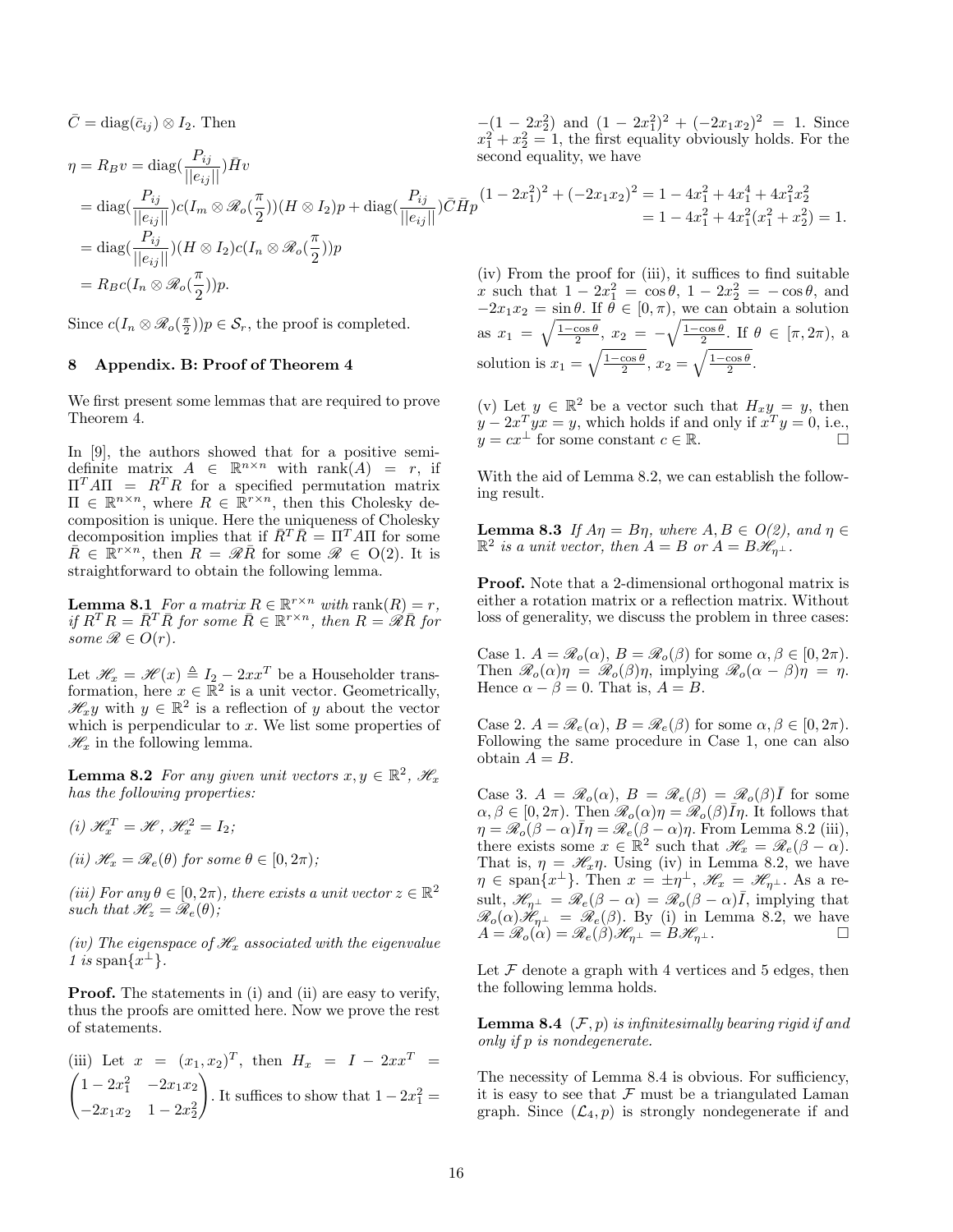only if p is nondegenerate, from Lemma 3.3,  $(\mathcal{L}_4, p)$  is infinitesimally distance rigid.

With Lemmas 8.1, 8.2, 8.3 and 8.4 at hand, we now give the proof for Theorem 4.

**Proof of Theorem 4.** We first note that  $(I_n \otimes$  $\mathscr{R})^{-1}q \in B$  $\overline{\mathcal{K}}^{-1}(B_{\mathcal{K}}(p))$  is equivalent to  $B_{\mathcal{K}}((I_n \otimes$  $\mathscr{R})^{-1}q = B_{\mathcal{K}}(p)$ , which is also equivalent to  $B_{\mathcal{K}}(q) =$  $(I_m \otimes \mathcal{R})B_{\mathcal{K}}(p)$ . Therefore, it suffices to show that  $f_{\mathcal{K}}(q) = f_{\mathcal{K}}(p)$  if and only if  $B_{\mathcal{K}}(q) = (I_m \otimes \mathcal{R})B_{\mathcal{K}}(p)$ .

Sufficiency. For any  $i, j, k \in \mathcal{V}$ , it is straightforward that

$$
g_{ij}^T(q)g_{ik}(q) = g_{ij}^T(p)\mathscr{R}^T\mathscr{R}g_{ik}(p) = g_{ij}^T(p)g_{ik}(p).
$$

To prove necessity, we consider the following two cases.

Case 1. The configuration p is degenerate. Let  $\tilde{g}$  be a unit vector such that  $\tilde{g}$  is collinear with  $g_{ij}(p)$  for all  $i, j \in \mathcal{V}$ , then  $g_{ij}(q) = \mathscr{R} g_{ij}(p)$  if and only if  $g_{ij}(q) = \mathscr{R} \mathscr{H}_{\tilde{g}^{\perp}(p)} g_{ij}(p)$ . For any  $i, j \in \mathcal{V}$ , let  $\mathscr{R}_{ij} \in O(2)$ such that  $g_{ij}(q) = \mathscr{R}_{ij} g_{ij}(p)$ . To prove necessity, it suffices to show that for any distinct vertices  $i, j, k \in \mathcal{V}$ , if  $g_{ij}(q) = \mathscr{R}_{ij} g_{ij}(p)$  and  $g_{ik}(q) = \mathscr{R}_{ik} g_{ik}(p)$ , there always holds  $\mathcal{R}_{ij} = \mathcal{R}_{ik}$  or  $\mathcal{R}_{ij} = \mathcal{R}_{ik} \mathcal{H}_{\tilde{g}^{\perp}(p)}$ . Without loss of generality, suppose  $g_{ij}(p) = g_{ik}(p)$ . Then  $g_{ij}^T(q)g_{ik}(q) = g_{ij}^T(p)g_{ik}(p) = 1$ , which holds if and only if  $g_{ij}(q) = g_{ik}(q)$ , i.e.,  $\mathscr{R}_{ij}g_{ij}(p) = \mathscr{R}_{ik}g_{ik}(p) = \mathscr{R}_{ik}g_{ij}(p)$ . By Lemma 8.3,  $\mathscr{R}_{ij} = \mathscr{R}_{ik}$  or  $\mathscr{R}_{ij} = \mathscr{R}_{ik} \mathscr{H}_{g_{ij}^{\perp}(p)}$ . Since  $\mathscr{H}_{g_{ij}^{\perp}(p)} = \mathscr{H}_{\tilde{g}^{\perp}(p)}$ , the proof is completed.

Case 2. The configuration  $p$  is nondegenerate. Note that  $\mathcal K$  is complete, hence each vertex i has at least two neighbors j and k such that  $g_{ij}(p)$  and  $g_{ik}(p)$  are not collinear. Then we can divide  $\mathcal{N}_i$  into two sets  $\hat{\mathcal{N}}_i$  and  $\check{\mathcal{N}}_i$ , such that for any  $j \in \hat{\mathcal{N}}_i$  and  $k \in \check{\mathcal{N}}_i$ ,  $g_{ij}(p)$  and  $g_{ik}(p)$  are not collinear. We first show that given  $i \in \mathcal{V}$ , for any  $j \in \hat{\mathcal{N}}_i, k \in \check{\mathcal{N}}_i, l \in \mathcal{V} \setminus \{i, j, k\},\$ it always holds that  $G_{ijkl}(q) = \mathscr{R}_{ijkl} G_{ijkl}(p)$  for some  $\mathscr{R}_{ijkl} \in O(2)$ , where  $G_{ijkl} = (g_{ij}, g_{ik}, g_{il}, g_{jk}, g_{jl}, g_{kl}) \in \mathbb{R}^{2 \times 6}$ .

Since K is complete, we have  $l \in \mathcal{N}_i$ . Without loss of generality, we consider  $l \in \check{\mathcal{N}}_i$ . For the triangle composed of i, j, k, let  $G_{ijk} = (g_{ij}, g_{ik}, g_{jk}) \in \mathbb{R}^{2 \times 3}$ . Since  $f_{\mathcal{K}}(q) = f_{\mathcal{K}}(p)$ , we have  $G_{ijk}^T(q)G_{ijk}(q) =$  $G_{ijk}^T(p)G_{ijk}(p)$ . Note that  $g_{ij}(p)$  and  $g_{ik}(p)$  are not collinear, thus we have  $rank(G_{ijk}(p)) = 2$ . By virtue of Lemma 8.1, the Cholesky decomposition of  $G_{ijk}^T(p)G_{ijk}(p)$  determines  $G_{ijk}(p)$  up to a 2 × 2 orthogonal matrix  $\mathscr{R}_{ijk}$ . That is,  $G_{ijk}(q) = \mathscr{R}_{ijk}G_{ijk}(p)$ . Similarly, we have  $G_{ijl}(q) = \mathscr{R}_{ijl} G_{ijl}(p)$  for  $\mathscr{R}_{ijl} \in$ O(2). For vertices  $j, k, l$ , it follows from Case 1 that  $G_{jkl}(q) = \mathscr{R}_{jkl} G_{jkl}(p)$  for  $\mathscr{R}_{jkl} \in O(2)$  no matter  $j, k, l$ are collinear or not. Since  $\mathscr{R}_{ijk}g_{ij}(p) = \mathscr{R}_{ijl}g_{ij}(p)$ 

 $g_{ij}(q)$ , according to Lemma 8.3,  $\mathscr{R}_{ijk} = \mathscr{R}_{ijl}$  or  $\mathscr{R}_{ijk}=\mathscr{R}_{ijl}\mathscr{H}_{g_{ij}^\perp(p)}.$ 

Suppose that  $\mathcal{R}_{ijk} \neq \mathcal{R}_{ijl}$ , then

$$
g_{jk}^T(p)g_{jl}(p) = g_{jk}^T(q)g_{jl}(q)
$$
  
=  $g_{jk}^T(p)\mathscr{R}_{ijk}^T\mathscr{R}_{ijl}g_{jl}(p)$   
=  $g_{jk}^T(p)\mathscr{H}_{g_{ij}^+(p)}g_{jl}(p)$   
=  $g_{jk}^T(p)g_{jl}(p) - 2g_{jk}^T(p)g_{ij}^+(p)g_{jl}^{-T}(p)g_{jl}(p).$ 

This implies  $g_{jk}^T(p)g_{ij}^{\perp}(p)g_{ij}^{\perp T}(p)g_{jl}(p) = 0$ . Since  $g_{ij}(p)$ and  $g_{ik}(p)$  are not collinear,  $g_{ij}(p)$  and  $g_{jk}(p)$  are also not collinear. Similarly,  $g_{ij}(p)$  and  $g_{jl}(p)$  are not collinear. Thus a contradiction arises. We then have  $\mathscr{R}_{ijk} = \mathscr{R}_{ijl} \triangleq$  $\mathscr{R}_{ijkl}$ , which implies that  $\bar{G}_{ijkl}(q) = \mathscr{R}_{ijkl} \bar{G}_{ijkl}(p)$ , where  $\bar{G}_{ijkl} = (g_{ij}, g_{ik}, g_{il}, g_{jk}, g_{jl}) \in \mathbb{R}^{2 \times 5}$ . Consider the framework  $(\mathcal{F}, q)$ , where  $\mathcal F$  is a graph with vertex set  $\{i, j, k, l\}$  and edge set  $\{(i, j), (i, k), (i, l), (j, k), (k, l)\}.$ Since these four vertices are not collinear, according to Lemma 8.4,  $(\mathcal{F}, q)$  is infinitesimally bearing rigid, thus is globally bearing rigid. This implies that  $g_{kl}(q)$ can be uniquely determined by  $\bar{G}_{ijkl}(q)$ . As a result,  $G_{ijkl}(q) = \mathcal{R}_{ijkl} G_{ijkl}(p).$ 

The above proof implies that given  $i \in \mathcal{V}$ , we have

$$
\mathscr{R} \triangleq \mathscr{R}_{ijk} = \mathscr{R}_{ijl} = \mathscr{R}_{ikl} = \mathscr{R}_{jkl}
$$

for any  $j \in \hat{\mathcal{N}}_i, k \in \check{\mathcal{N}}_i, l \in \mathcal{V} \setminus \{i, j, k\}$ . Note that any edge in graph  $K$  is involved in a triangle including vertex *i*. Therefore,  $g_{ij}(q) = \mathscr{R} g_{ij}(p)$  for any  $(i, j) \in \mathscr{E}$ .  $\Box$ 

### 9 Appendix. C: Proof of Theorem 7

(i) From Lemma 3.3 and the fact that  $|\mathcal{E}_n| = 2n - 3$ , strong nondegeneracy and minimal infinitesimal angle rigidity are equivalent for  $(\mathcal{L}_n, p)$ . Next we show  $\mathcal{T}_{\mathcal{L}_n}^*$ in (6) is minimally suitable for  $(\mathcal{L}_n, p)$  to be minimally infinitesimally angle rigid.

By virtues of Theorem 3 and Lemma 3.3,  $(\mathcal{L}_n, p)$  is infinitesimally bearing rigid. Then null $(R_B) = S_s \cup S_t$ . It suffices to show that for any  $\eta \in \text{null}(R_q) \cap \text{range}(R_B)$ , there always exists  $q \in \mathcal{S}_r$  such that  $\eta = R_B q$ . Suppose that  $R_{\mathcal{T}_{\mathcal{L}_n}^*} v = R_g R_B v = 0$  and  $R_B v \neq 0$ , where  $v = (v_1^T, \dots, v_n^T) \in \mathbb{R}^{2n}$ . In the proof of Theorem 3, we have shown that for any  $(i, j, k) \in \mathcal{T}_{\mathcal{L}_n}^*$ , if  $g_{ij}$  is not collinear with  $g_{ik}$ , then (23) holds for some  $c_{ijk}$ . Recall that  $(\mathcal{L}_n, p)$  is strongly nondegenerate, then for any  $(i, j, k) \in \mathcal{T}_{\mathcal{L}_n}^*$ , (23) holds for some  $c_{ijk}$ . Without loss of generality, suppose  $i < j < k$ . Due to the definition in (6), for each triangle in  $\mathcal{L}_n$  formed by vertices i, j and k, we have  $(i, j, k)$ ,  $(j, i, k) \in \mathcal{T}_{\mathcal{L}_n}^*$ . Now we regard  $(i, j)$ as a vertex of  $\mathcal{G}'$  for all  $(i, j) \in \mathcal{E}_n$ , two vertices in  $\mathcal{G}'$  are